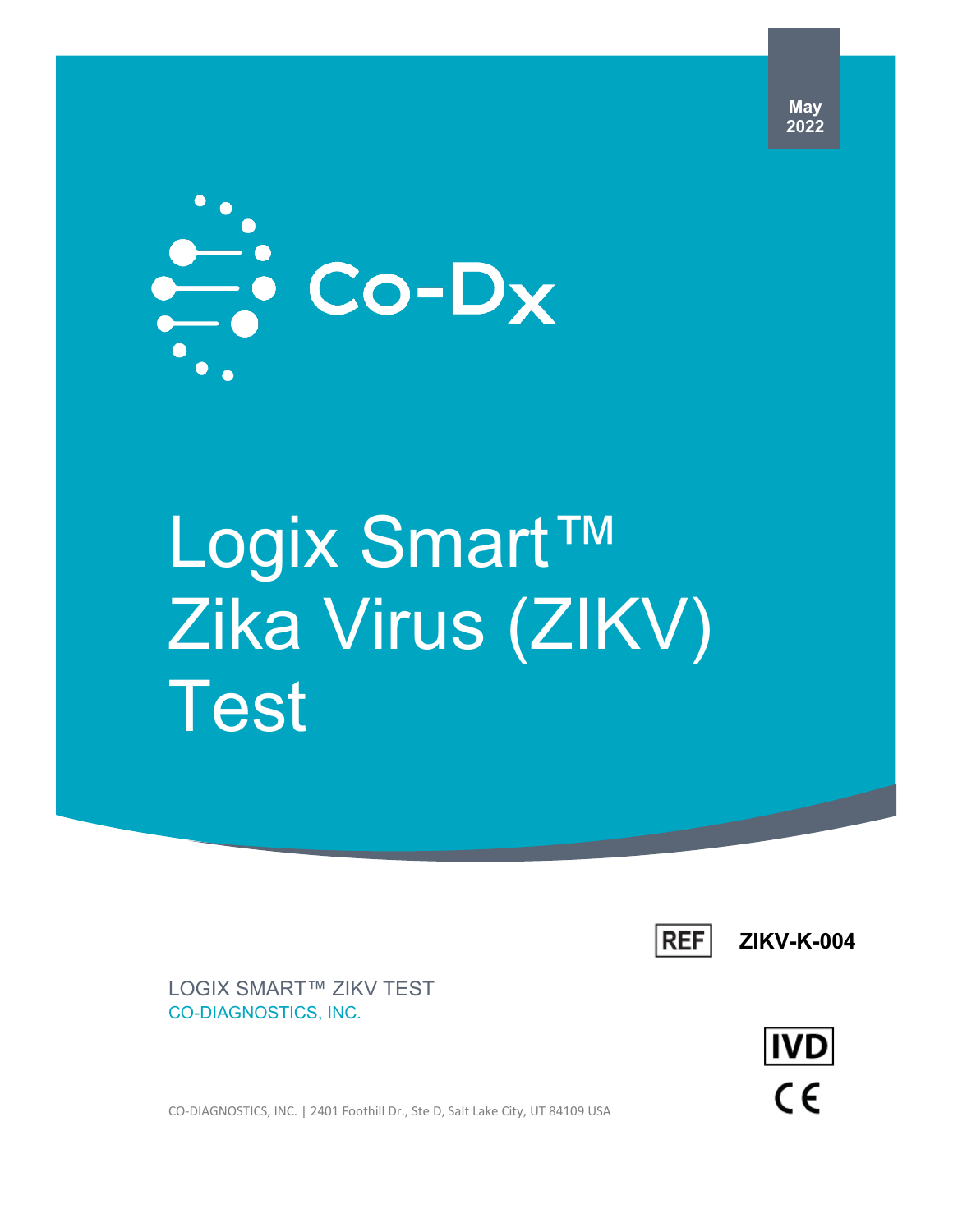

# **Table of Contents**

| $\mathbf{1}$   |  |  |  |  |
|----------------|--|--|--|--|
| $\overline{2}$ |  |  |  |  |
| 3              |  |  |  |  |
| 4              |  |  |  |  |
| 5              |  |  |  |  |
| 6              |  |  |  |  |
| 7              |  |  |  |  |
| 8              |  |  |  |  |
| 8.1            |  |  |  |  |
| 8.2            |  |  |  |  |
| 9              |  |  |  |  |
| 10             |  |  |  |  |
| 10.1           |  |  |  |  |
| 10.2           |  |  |  |  |
| 11             |  |  |  |  |
| 11.1           |  |  |  |  |
| 11.2           |  |  |  |  |
| 11.3           |  |  |  |  |
| 11.4           |  |  |  |  |
| 12             |  |  |  |  |
| 12.1           |  |  |  |  |
| 12.2           |  |  |  |  |
| 12.3           |  |  |  |  |
| 13             |  |  |  |  |
| 13.1           |  |  |  |  |
| 13.2           |  |  |  |  |
| 13.3           |  |  |  |  |
| 13.3.1         |  |  |  |  |
| 13.3.2         |  |  |  |  |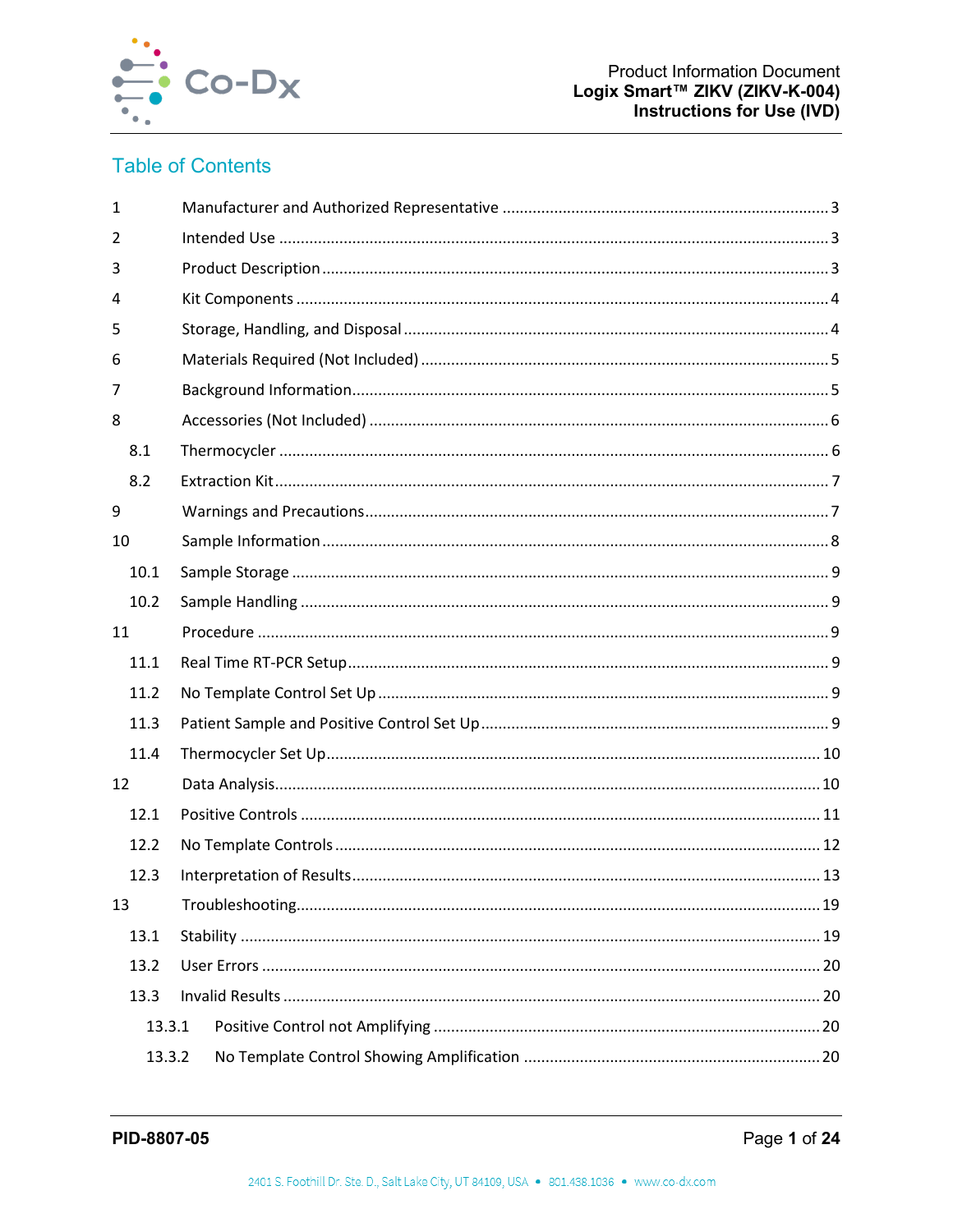

| 14 |  |
|----|--|
| 15 |  |
| 16 |  |
|    |  |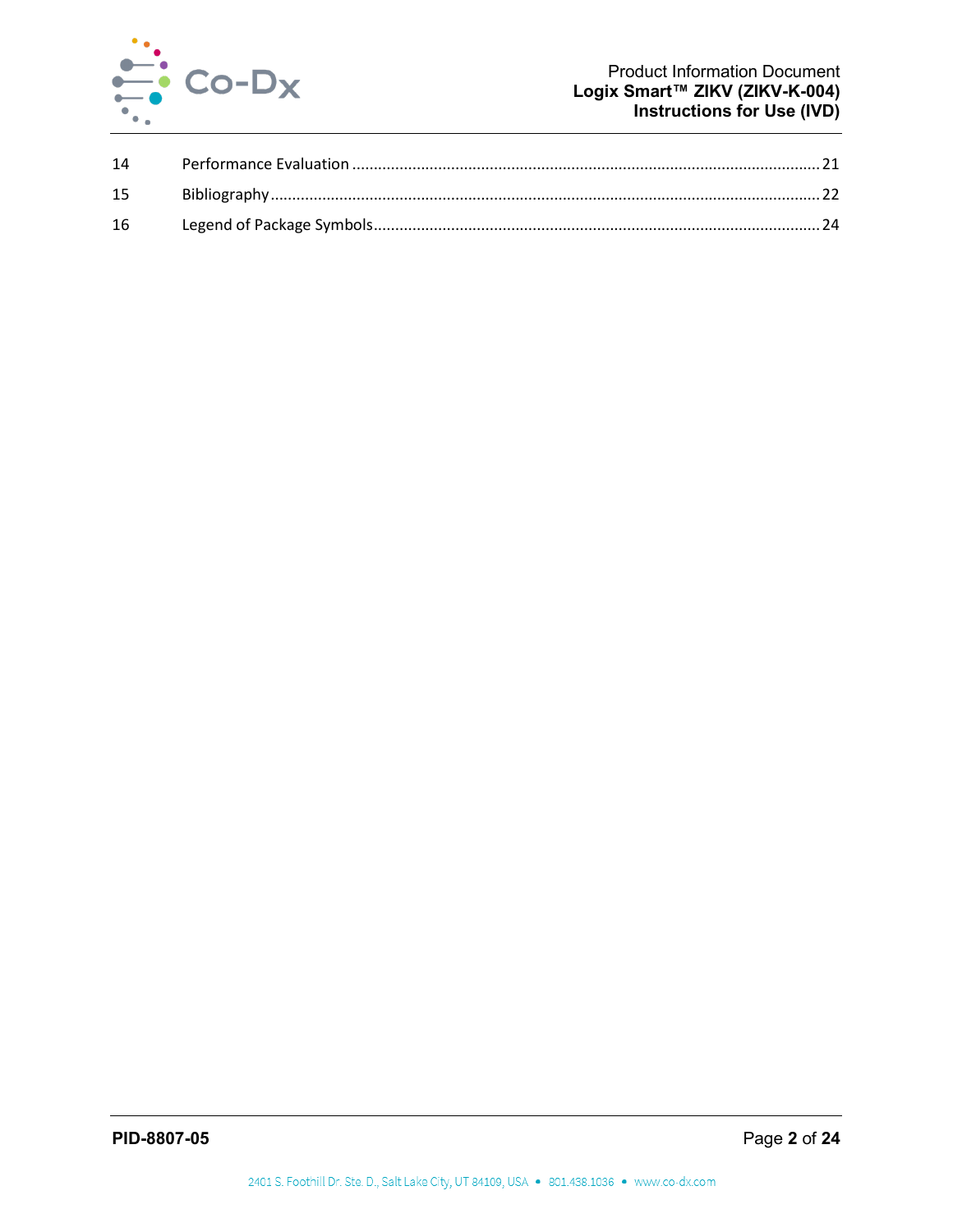

#### <span id="page-3-0"></span>**1 MANUFACTURER AND AUTHORIZED REPRESENTATIVE**



**Manufacturer:** Co-Diagnostics, Inc 2401 S Foothill Dr. Ste D Salt Lake City, UT 84109

Phone: +1 (801) 438-1036 Email: [info@co-dx.com](mailto:info@co-dx.com) Website: [www.co-dx.com](http://www.co-dx.com/)





**Authorized Representative:**

mdi Europa GmbH Langenhagener Str. 71 D-30855 Hannover-Langenhagen **Germany** 

Phone: +49 511 39 08 95 30 Email: [info@mdi-europa.com](mailto:info@mdi-europa.com) Website: [www.mdi-europa.com](http://www.mdi-europa.com/)

#### <span id="page-3-1"></span>**2 INTENDED USE**

The **Logix Smart™ Zika Virus** test kit is an in vitro diagnostic test, based on qPCR technology, intended for the detection of Zika virus in serum or plasma along with urine.

#### <span id="page-3-2"></span>**3 PRODUCT DESCRIPTION**

The **Logix Smart™ Zika Virus** test kit is a single-step reverse transcription real-time PCR reaction that can be broken down into 3 stages: sample preparation, reverse transcription, and the polymerase chain reaction with real-time monitoring. It tests the presence or absence of ribonucleic acid (RNA) of Zika Virus in serum or plasma (collected alongside with urine) from patients suspected of Zika fever or Zika disease during acute stages of the disease. **Logix Smart™ ZIKV Virus** test is recommended to be tested in serum or plasma, alongside with urine (Zika virus testing is essential to aid the control and spread of virus prior to pregnancy, transfusion or transplantation, or sexual relation). The **Logix Smart™ ZIKV Virus** test detects the virus within 40 cycles from serum, plasma, and urine specimen.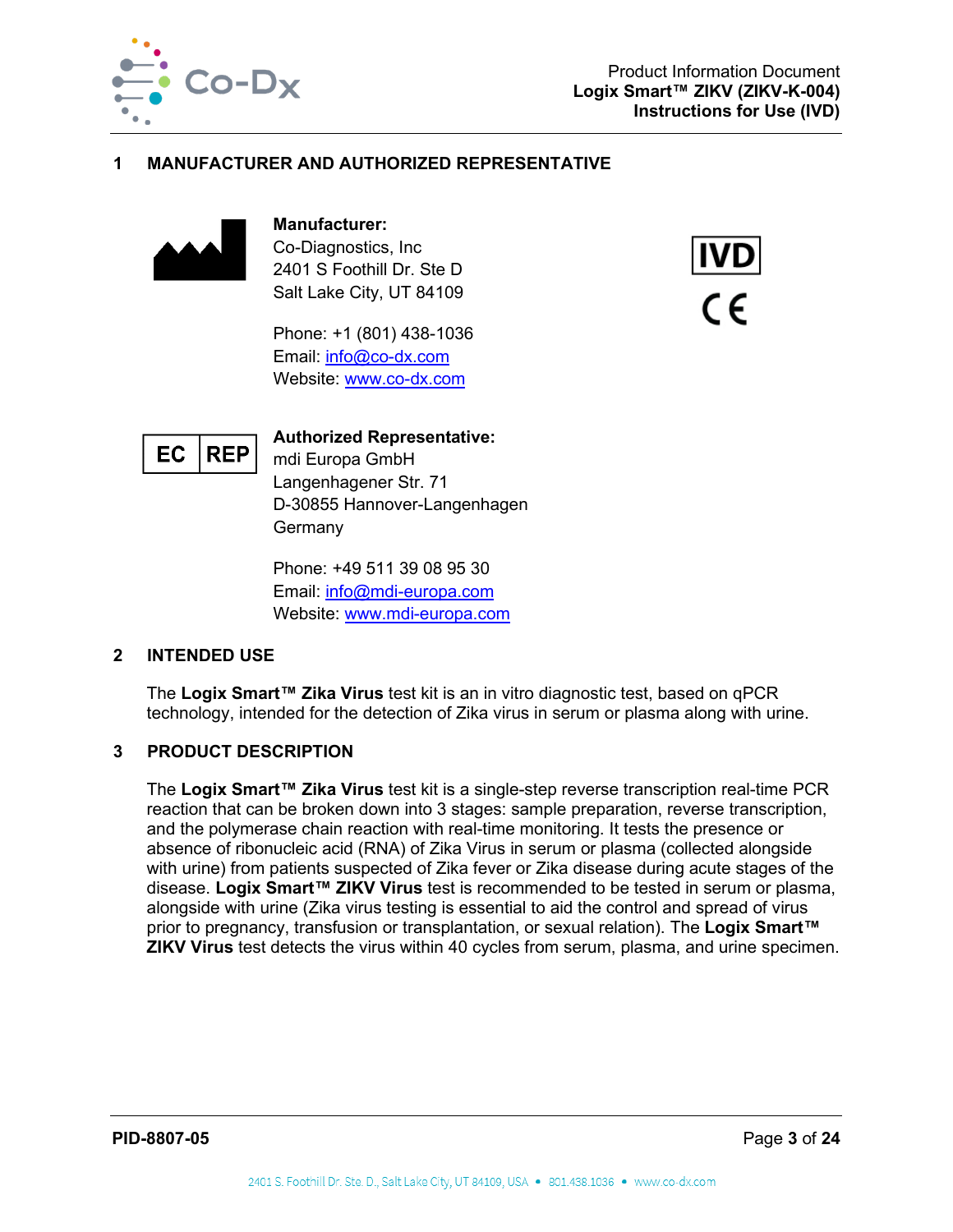

Each **Logix Smart™ Zika Virus** test kit consists of the following components:

- $\triangleright$  Master Mix which is complete and ready for use
- $\triangleright$  Positive Control to verify the performance of the master mix (PC)
- $\triangleright$  Nuclease Free Water to verify there is no contamination in the master mix

#### <span id="page-4-0"></span>**4 KIT COMPONENTS**

See [Table 1](#page-4-2) for components found in the kit.

#### <span id="page-4-2"></span>**Table 1**

*Kit Components*

| Cap<br><b>Color</b> | <b>Component</b>                                | <b>Symbol</b> | <b>Individual</b><br><b>Catalog</b><br><b>Number</b> | <b>Description</b>                                     | <b>Amount</b>                   |
|---------------------|-------------------------------------------------|---------------|------------------------------------------------------|--------------------------------------------------------|---------------------------------|
| <b>Brown</b>        | Logix Smart™<br><b>ZIKV Master Mix</b>          | MМ            | ZIKV-MM-004                                          | Proprietary blend of<br>co-primers and PCR<br>reagents | $1x500\mu L$<br>(100 reactions) |
| <b>Red</b>          | Logix Smart™<br><b>ZIKV Positive</b><br>Control | <b>PC</b>     | ZIKV-PC-004                                          | Proprietary blend of<br>positive primers               | $1x500\mu L$<br>(100 reactions) |
| <b>Clear</b>        | <b>Nuclease Free</b><br>Water                   | NTC           | <b>GEN-NF-001</b>                                    | Water free of<br>DNase/RNase<br>activity               | $1x500\mu L$<br>(100 reactions) |

## <span id="page-4-1"></span>**5 STORAGE, HANDLING, AND DISPOSAL**

- The **Logix Smart™ ZIKV Virus** kit is shipped on dry ice. The components of the kit should arrive frozen. If one or more of the components are not frozen upon receipt or are compromised during shipment, contact your distributor for assistance.
- $\triangleright$  All components should be stored immediately at or below -20 $\degree$ C to prevent degradation of reagents.
- Always work with each **Logix Smart™ ZIKV Virus** component on ice. Make aliquots, if necessary, to avoid multiple freeze/thaw cycles.
- $\triangleright$  If you work in an area prone to power outages, it is recommended to have a backup generator for your freezer as well as a temperature data log to ensure that the **Logix Smart™ ZIKV Virus** test kit remains frozen at -20°C.
- $\triangleright$  Stability data for the product is currently being collected and results will be published and new instructions for use updated to reflect the stability conditions.
- $\triangleright$  The product is not a biological waste. See Safety Data Sheets for hazard classification. Disposal should be in accordance with applicable regional, national, and local laws and regulations.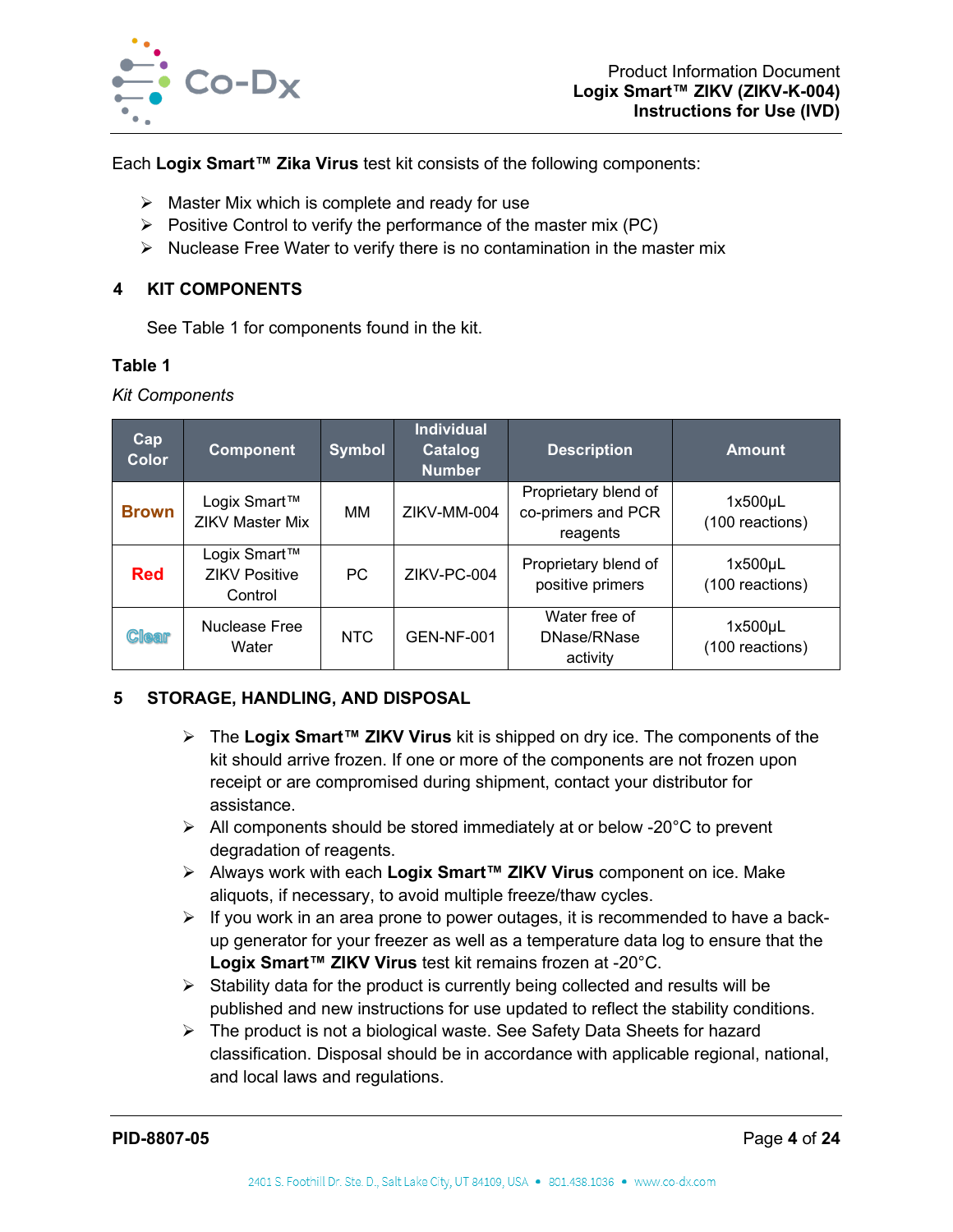

#### <span id="page-5-0"></span>**6 MATERIALS REQUIRED (NOT INCLUDED)**

- $\triangleright$  Pipettes capable of transferring 5  $\mu$ L
- $\triangleright$  Ice
- Vortex
- $\triangleright$  Centrifuge
- $\triangleright$  Real-time PCR System with FAM (green) or Cal Fluor 610 (orange) dyes or equivalent and accompanying tubes/plates and caps/films.
- The **Logix Smart™ Zika Virus** Test was validated within CoDx Box MIC manufactured by BioMolecular Systems. It is the recommended equipment to run the test.
- $\triangleright$  Biosafety cabinet, ideally BSL-2 facility.



## <span id="page-5-1"></span>**7 BACKGROUND INFORMATION**

**Zika virus** (ZIKV) is a Flaviviridae family virus. It is spread by daytime-active Aedes mosquitoes, such as A. aegypti and A. albopictus. The virus was first isolated in 1947 in monkeys and is named after the Zika Forest in Uganda. In 1952, the first human cases of Zika were detected and since then, outbreaks of Zika have been reported in Africa, the Americas, Asia, and the Pacific. Zika outbreaks have probably occurred in many other locations. Because the symptoms of Zika are like those of many other diseases, many cases may not have been recognized or properly reported.

Before its emergence in 2015 in Brazil, Zika virus was not thought to be endemically transmitted in the Americas. Since then, it has spread across South and into North America, including the Caribbean. As mentioned above, Zika virus is most commonly transmitted by mosquitoes; nevertheless, horizontal and vertical transmission in humans has been reported. The disease caused by the Zika virus, sometimes called Zika fever, presents with similar symptoms to other arboviral infections such as dengue and chikungunya. The symptoms include mild fever, skin rash, conjunctivitis, muscle and joint pain which normally last for 2 to 7 days. Birth defects and serious neurologic sequalae have been reported in association with Zika virus infection. There is no specific treatment, but symptoms are normally mild and can be treated with common fever medicines, rest, and drinking plenty of fluids (World Health Organization, 2016). Continued epidemiologic monitoring is needed as well as basic research into the pathogenesis, immunology, and biology of Zika fever and Zika virus for effective counter-measures and vaccines (Relich & Loeffelholz, 2017).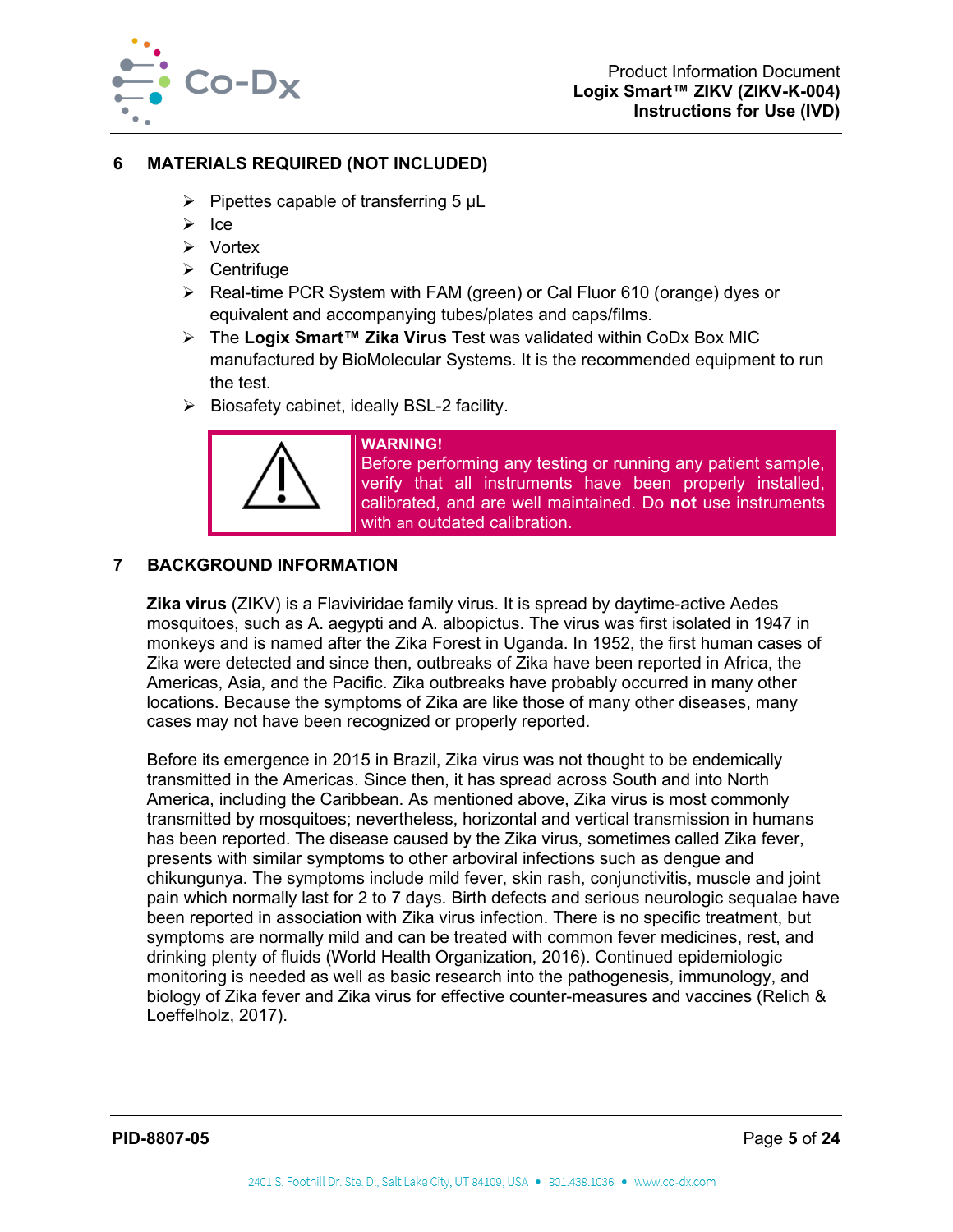

In 2015, right after the reports of Zika infections in Brazil, there was a striking increase in reports of congenital microcephaly cases, which triggered a declaration of an international public health emergency (Araújo, et al., 2018). This same study conducted in 2016 in Brazil found direct correlation between microcephaly cases and Zika occurrences examining neonates born between January to November 2016 in the Northeast region of the country where Zika cases were prevalent. Another study conducted in 2016 demonstrated that ZIKV infects and destroys human neuronal stem cells grown as neurospheres and brain organoids. These observations helped solidify the link between fetal ZIKV infection and the development of microcephaly (Relich & Loeffelholz, 2017). Due to the Zika disease's serious neurological sequelae this year (2018), the World Health Organization (WHO) issued the Annual review of diseases where the priority for R&D investments for Zika has been raised (World Health Organization, 2018).

Because Zika virus belongs to the family Flaviviridae and genus Flavivirus, it is related to the dengue, yellow fever, Japanese encephalitis, and West Nile viruses. The Zika virus is enveloped, icosahedral and has a nonsegmented, single-stranded, 10-kilobase, positivesense RNA genome. It is most closely related to the Spondweni virus and is one of the two known viruses in the Spondweni virus clade.

## <span id="page-6-1"></span><span id="page-6-0"></span>**8 ACCESSORIES (NOT INCLUDED)**

## **8.1 Thermocycler**

Co-Diagnostics, Inc. can either directly or through reagent rental programs provide the Co-Dx Box™ thermocycler machines (manufactured for Co-Diagnostics, Inc. by Bio Molecular Systems). The **Logix Smart™ ZIKV Virus** test kit can also be used in other real-time PCR systems if the parameters to run the test are set as established in the **Logix Smart™ ZIKV Virus** test kit.

Two machines have been used and tested with the product, the Co-Dx Box™ thermocycler (Bio Molecular Systems), and the Eco 48 (Cole-Parmer). Of these, only the Co-Dx Box™ thermocycler (Bio Molecular Systems) has been validated with the current version of the product. Other validation exercises will include more testing more thermocyclers, as well as creating specific protocols for those thermal cyclers.

The Co-Dx Box™ thermocycler is recommended due to its ease of use, small size, durability, and fast report generation. The Co-Dx Box™ thermocycler software was developed by Bio Molecular Systems solely for Co-Diagnostics, Inc., and it has been verified for use with Co-Diagnostics, Inc. real-time PCR products, simplifying result interpretation. The Co-Dx Box™ thermocycler reads fluorescence in real-time, generated from the PCR reagents loaded into Co-Dx Box™ PCR reaction tubes, amplifies the virus RNA by thermal cycling using magnetic induction, and displays output data through the integrated software. The Co-Dx Box™ thermocycler is available with 48 reaction wells and either 2 or 4 channels.

Other Co-Diagnostics, Inc. real-time PCR products also utilize this Co-Dx Box™ thermocycler. The Microsoft SurfaceTM Pro 4 System (MSPRO-4) is available for use with Co-Dx Box™ software in a windows-based operation system. The output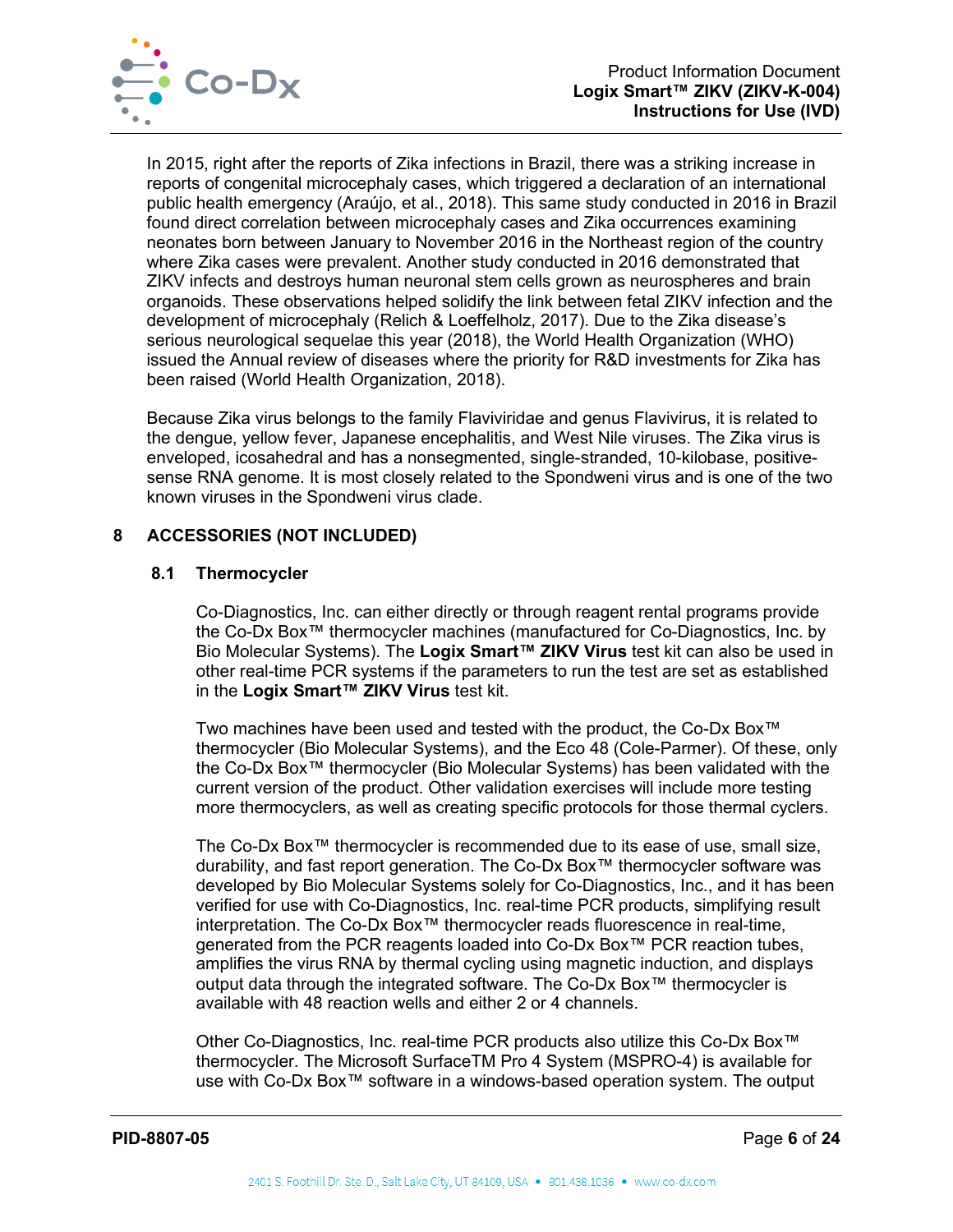

device used with the Co-Dx Box™ thermocycler can be a printer or external computer. Alternately, the results can be manually recorded. The method of reporting is left to the discretion of the user.

## <span id="page-7-0"></span>**8.2 Extraction Kit**

The quality of the extraction of the RNA from the samples is essential for the performance of **Logix Smart™ ZIKV Virus**. The extraction protocol to be followed should be performed following manufacturer's instructions or an internally validated protocol. The extraction method validated with **Logix Smart™ ZIKV Virus** and recommended by Co-Diagnostics, Inc. is the QIAamp Viral RNA Mini Kit.

QIAamp Viral Mini Kit, Qiagen, cat No. 52904, for 50 extractions

QIAamp Viral Mini Kit, Qiagen, cat. No. 52906, for 250 extractions

Other kit options include: sbeadex™ Livestock (LGC, Cat. No. 65000), QIAamp Min Elute Virus Spin Kit (Qiagen, Cat No. 57704), ReliaPrep™ Blood gDNA Kit (Promega, A5081), MagNA Pure Compact RNA Isolation extraction kit (Roche, Cat. No. 04802993001), Nuclisens (bioMérieux, Inc.) extraction kit., even though no test performance studies have been performed with the current iteration of the **Logix Smart™ ZIKV Virus** test kit.

Please, always use the most recent version of this document as more information as added with future studies. For the most recent version go to http://codiagnostics.com/resources/instructions-for-use/ for free download of this manual.

## <span id="page-7-1"></span>**9 WARNINGS AND PRECAUTIONS**



Users should pay attention to the following:

- $\triangleright$  Use sterile pipette tips with filters.
- $\triangleright$  Use standard precautions when handling any patient samples, as they may contain infectious agents.
- $\triangleright$  Store and extract positive materials (specimen, controls, and amplicons) separately from other reagents.
- $\triangleright$  Always use nuclease free water, provided with this kit.
- $\triangleright$  Consult appropriate Safety data Sheets (SDS) for safety. The SDS for Logix Smart™ ZIKV Test is provided with shipment. If not provided with shipment, the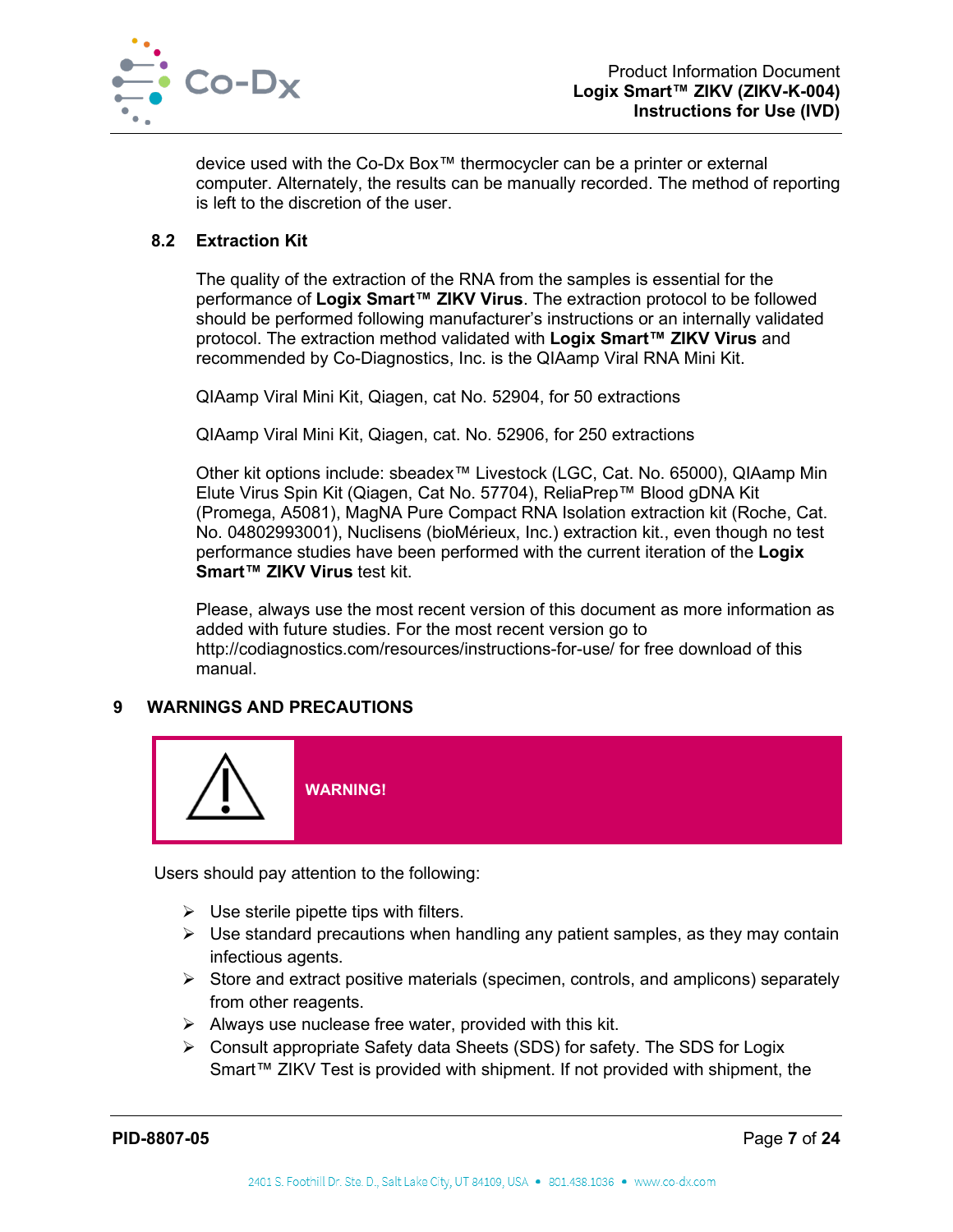

SDS can be retrieved from Co-Diagnostics website at the link: http://codiagnostics.com/products/diagnostic-solutions/

- $\triangleright$  To prevent contamination, it is required to use Good Laboratory Practices for Molecular Biology, which requires a unidirectional workflow and the separation of negative and positive materials.
- $\triangleright$  Do no collect samples, for nucleic acid PCR assays, in Heparin (green top tube) or EDTA (purple top tube) as these components are well known PCR inhibitors.
- $\triangleright$  Preferably collect whole blood in serum separator tubes.

## <span id="page-8-0"></span>**10 SAMPLE INFORMATION**

The sample selection, collection, storage, and handling play an essential part on the performance of nucleic acid assays. Thus, valuable information is presented here to help laboratories develop better procedures for analysis of results and troubleshooting other problems.

- CDC, Testing for Zika:<https://www.cdc.gov/zika/symptoms/diagnosis.html>
- $\triangleright$  World Health Organization (WHO), Laboratory testing for Zika virus infection: [https://apps.who.int/iris/bitstream/handle/10665/204671/WHO\\_ZIKV\\_LAB\\_16.1](https://apps.who.int/iris/bitstream/handle/10665/204671/WHO_ZIKV_LAB_16.1_eng.pdf;jsessionid=2935A1D6A4788EA7148C5431A506941F?sequence=1) [\\_eng.pdf;jsessionid=2935A1D6A4788EA7148C5431A506941F?sequence=1](https://apps.who.int/iris/bitstream/handle/10665/204671/WHO_ZIKV_LAB_16.1_eng.pdf;jsessionid=2935A1D6A4788EA7148C5431A506941F?sequence=1)

According to Relich & Loeffelholz (2017), ZIKV RNA can be detected in serum with real time RT-PCR tests from 2 to 7 days after onset of symptoms. After 7 days, the viral load in the blood starts to decrease. The viral RNA can be detected in urine up to 20 days, although it has happened to be detected in urine in more than 20 days. Zika virus was found in semen 2 months after onset of symptoms. The same study also recommended that to have a robust result and solve the problem of variability of viral load and days from the onset of the disease, especially because onset of the disease can be difficult to determine as some people are asymptomatic, ideally serum and urine should be tested at the same time.

The World Health Organization recommends recording the full name, date of birth, contact information, and the time and date of collection of the patient sample. Additionally, the following information could also be collected:

- $\triangleright$  Symptoms, date of onset, duration of symptoms, contact with known Zika virus cases (and type of contact e.g., breastfeeding, sexual partner)
- $\triangleright$  Comprehensive travel history (dates, place, duration of visit)
- $\triangleright$  Vaccination history, especially any vaccinations for flaviviruses including yellow fever virus, Japanese encephalitis virus, and dengue virus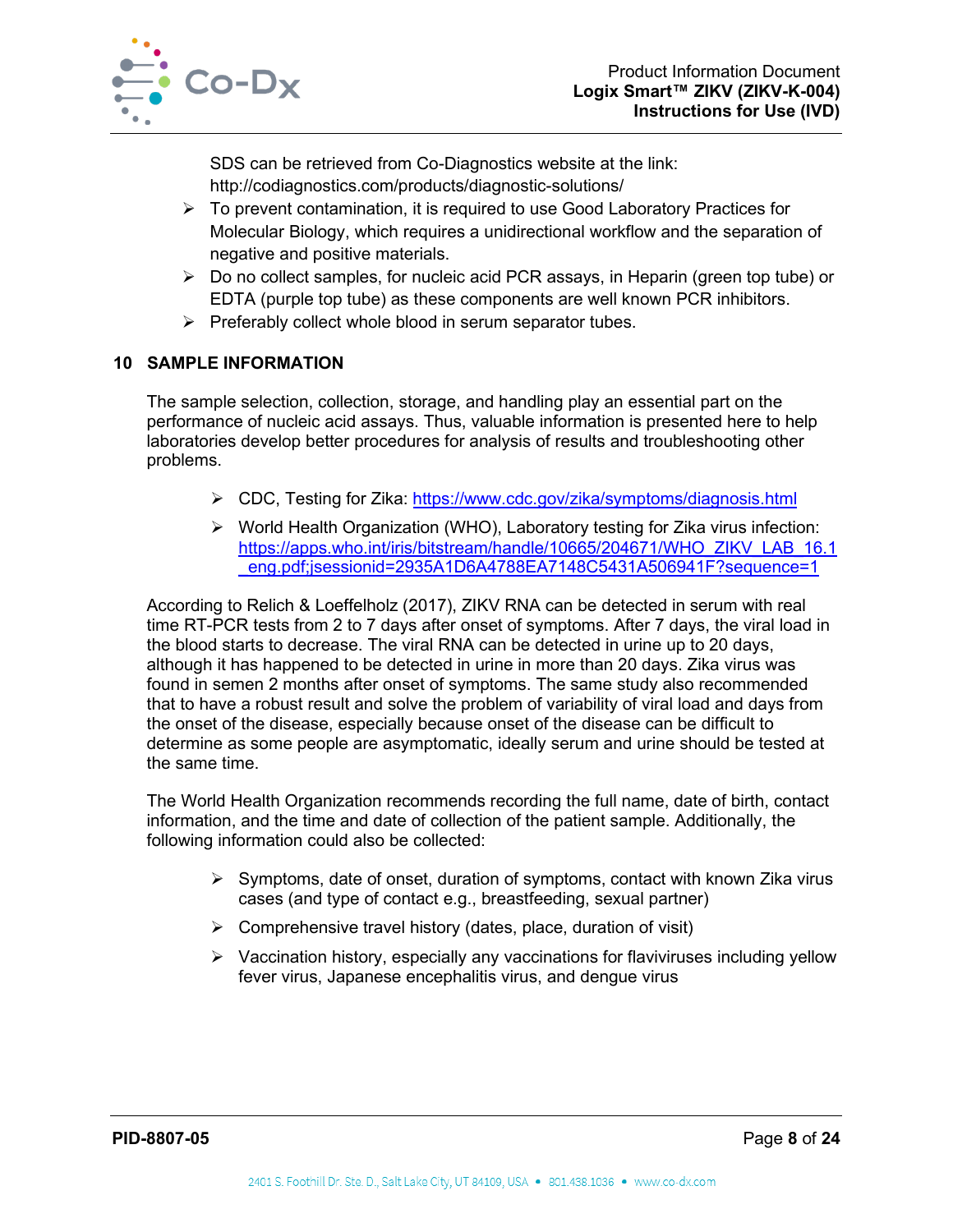

#### <span id="page-9-0"></span>**10.1 Sample Storage**

Specimen are best kept refrigerated at 2-8°C and tested within 48 hours. If there is a delay of more than 48 hours before testing whole blood, serum should be separated and stored separately. The WHO recommends that all other types of specimens may be kept at -20°C for up to 7 days. For storage longer than 7 days, specimens should be frozen at -70°C. For storage longer than 7 days, samples should be frozen at - 70°C. (World Health Organization, 2016).

#### <span id="page-9-1"></span>**10.2 Sample Handling**

Reverse-transcription polymerase chain reaction (RT-PCR) analysis on clinical specimens from patients who are suspected or confirmed to be infected with Zika virus, should be conducted under Biosafety Level 2 (BSL-2) conditions as described in the *WHO Laboratory Biosafety Manual, 3rd ed*. Any testing for the presence of Zika virus should be performed in appropriately equipped laboratories by staff trained in the relevant technical and safety procedures. National guidelines on laboratory biosafety should be followed in all circumstances (World Health Organization, 2016).

#### <span id="page-9-3"></span><span id="page-9-2"></span>**11 PROCEDURE**

#### **11.1 Real Time RT-PCR Setup**

- $\triangleright$  All real-time RT-PCR x, positive control, no template control (nuclease free water), and sample tubes should be briefly spun down before using, to remove any condensation or residue from the lids, especially after mixing or after being in storage.
- $\triangleright$  Thaw all reagents and samples on ice, or in a cold block, before starting setup.

#### <span id="page-9-4"></span>**11.2 No Template Control Set Up**

- Thaw **Logix Smart™ ZIKV Virus** Master Mix on ice.
- Vortex, for no more than 3 seconds, and centrifuge the **Logix Smart™ ZIKV Virus** Master Mix.
- Put the **Logix Smart™ ZIKV Virus** Master Mix on ice.
- Aliquot 5µL of **Logix Smart™ ZIKV Virus** Master Mix into PCR tubes on ice.
- Add 5µL **Nuclease Free Water (GEN-NF-001)** to the appropriate well(s).

#### <span id="page-9-5"></span>**11.3 Patient Sample and Positive Control Set Up**

- $\triangleright$  Prepare extracted patient samples and the positive control in a separate space from the master mix and nuclease free water, to avoid contamination.
- $\triangleright$  Thaw extracted, purified RNA on ice (if frozen).
- $\triangleright$  Vortex and centrifuge extracted RNA for a few seconds.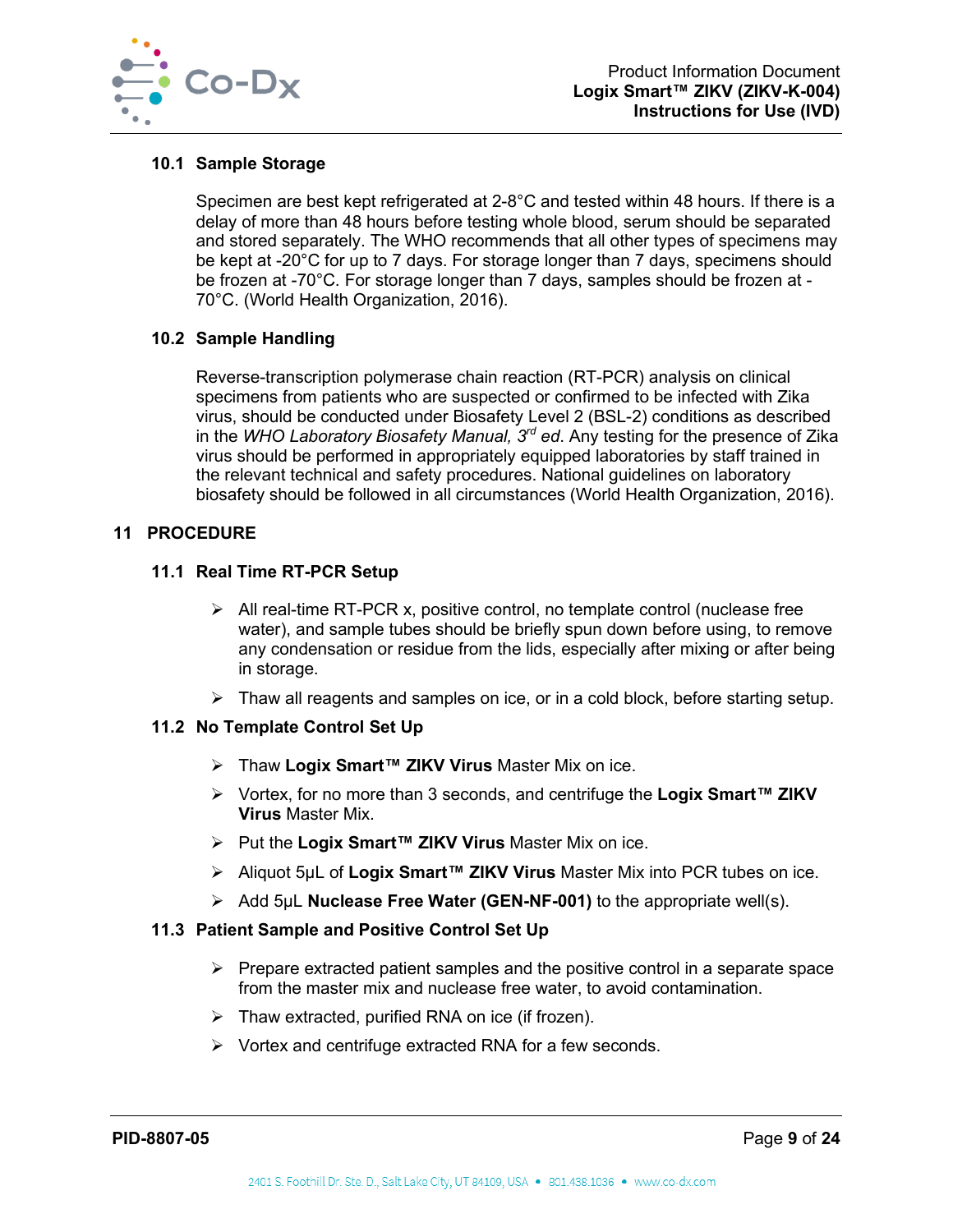

- $\triangleright$  Add 5µL of extracted RNA sample to each well using a new tip between each sample.
- Thaw Logix Smart™ ZIKV Virus Positive Control (ZDC-PC-001) on ice.
- Vortex and centrifuge **Logix Smart™ ZIKV Virus Positive Control** for a few seconds.
- Add 5µL of Logix Smart™ ZIKV Virus Positive Control to appropriate well(s).
- $\triangleright$  Place caps on the tubes according to the real-time system being used.
- $\triangleright$  Put plate/tubes in real-time PCR machine and start the run.

## <span id="page-10-0"></span>**11.4 Thermocycler Set Up**

Program the thermocycler to the conditions found in [Table 2](#page-10-2) with a total reaction volume of 10 µL:

## <span id="page-10-2"></span>**Table 2**

#### *Thermocycler Conditions*

| <b>Temperature</b>        | <b>Time</b> | <b>Cycles</b> | Capture                                               |
|---------------------------|-------------|---------------|-------------------------------------------------------|
| $45^{\circ}$ C            | 15 minutes  |               | N/A                                                   |
| $95^\circ C$<br>2 minutes |             | N/A           |                                                       |
| $95^\circ C$              | 3 seconds   |               | N/A                                                   |
| $55^{\circ}$ C            | 32 seconds  | 45            | FAM (Green) and Cal Fluor<br>Red 610 (CF610) (Orange) |

- $\triangleright$  When the run is finished, ensure that the run file is saved.
- $\triangleright$  Check to see that both the positive and negative controls passed.
- $\triangleright$  If controls pass, interpret the sample results. If controls fail, the run is invalid. Document the run and initiate troubleshooting.

## <span id="page-10-1"></span>**12 DATA ANALYSIS**

Verification and validation studies performed for **Logix Smart™ ZIKV Virus (ZIKV-K-004)** were conducted following Good Laboratory Practices for Molecular Biology assays (Viana & Wallis, 2011). If these conditions are not met, the performance will show higher variability due to user errors while conducting the experiment. See [Table 3](#page-11-1) for positive control ranges for cycle threshold values.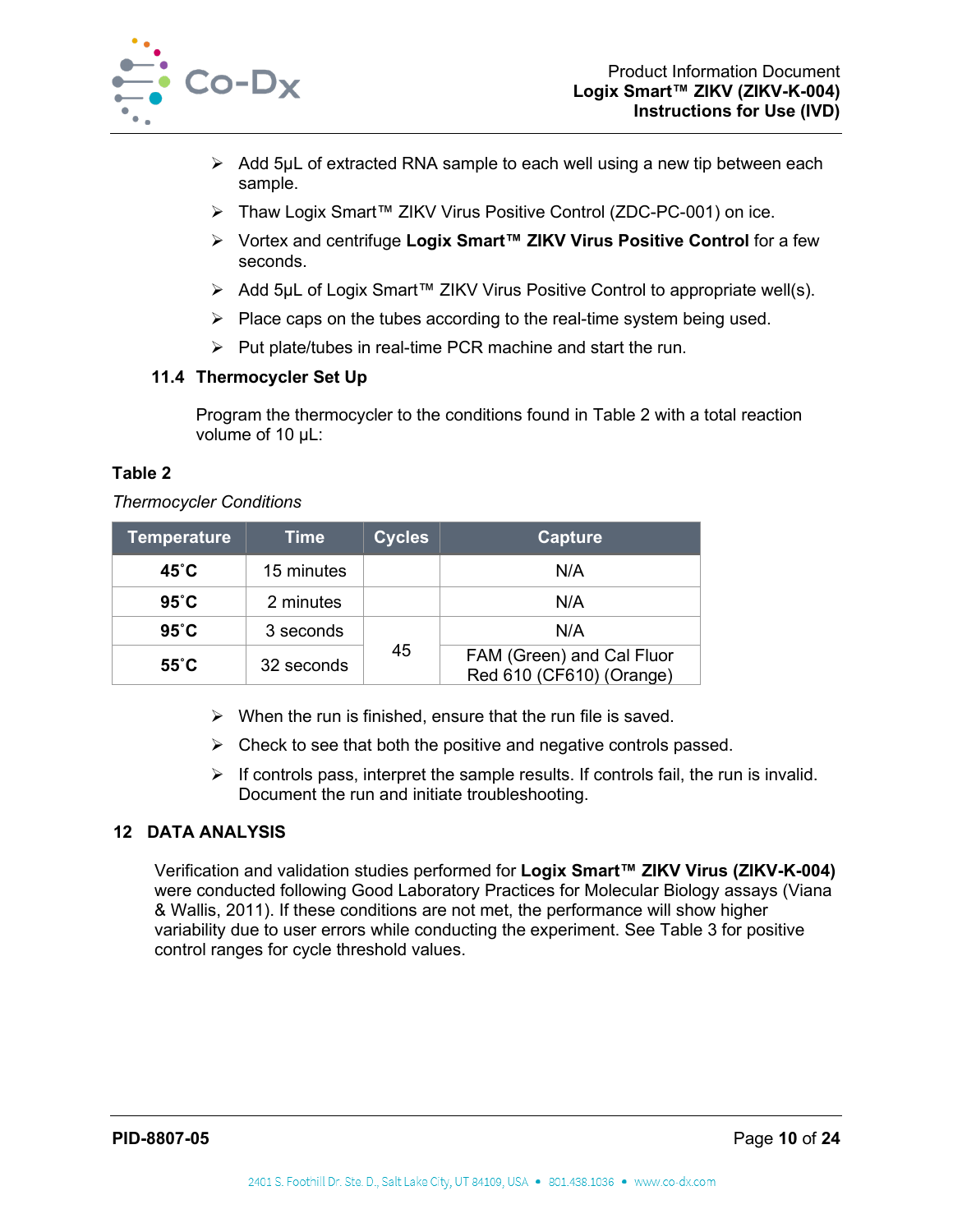

## <span id="page-11-0"></span>**12.1 Positive Controls**

See [Figure 1](#page-11-2) for the positive control amplification curve.

## <span id="page-11-2"></span>**Figure 1**





## <span id="page-11-1"></span>**Table 3**

## *Positive Control Ranges for Cycle Threshold Values*

| <b>Item</b>        | Range for Positive Control Ct Values* |
|--------------------|---------------------------------------|
| ZIKV (FAM)         | 24.00-28.50                           |
| <b>IPC (CF610)</b> | 21.00-27.00                           |

ZIKV (FAM): Zika Virus Marker

IPC (CF610): RNaseP Internal Positive Control Marker

\*Ct values may vary by ± 2 cycles based on instrument differences.

If the positive control does not show amplification, then the tests are invalid. Loss of amplification for a positive control is indicative of primer degradation which may result from reagents being at temperatures above -20˚C for more than one hour or being used past the expiration date. Pipetting error may also account for lack of positive control amplification by pipetting control into the wrong well, missing a well, or pipetting an inadequate amount of reagent into a reaction well.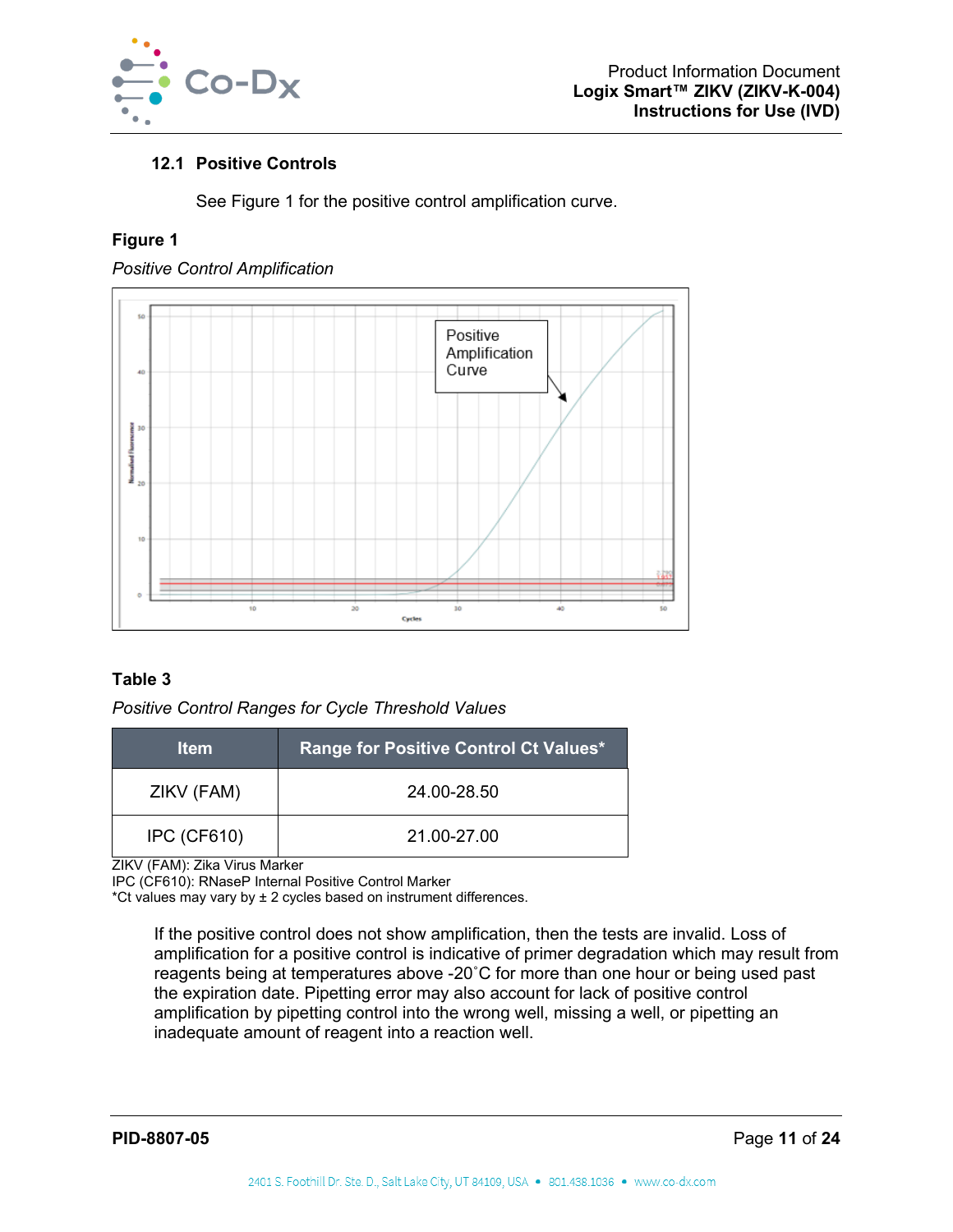

## <span id="page-12-0"></span>**12.2 No Template Controls**

The results of the No Template Control should show results like those seen in [Figure 2.](#page-12-1)

## <span id="page-12-1"></span>**Figure 2**



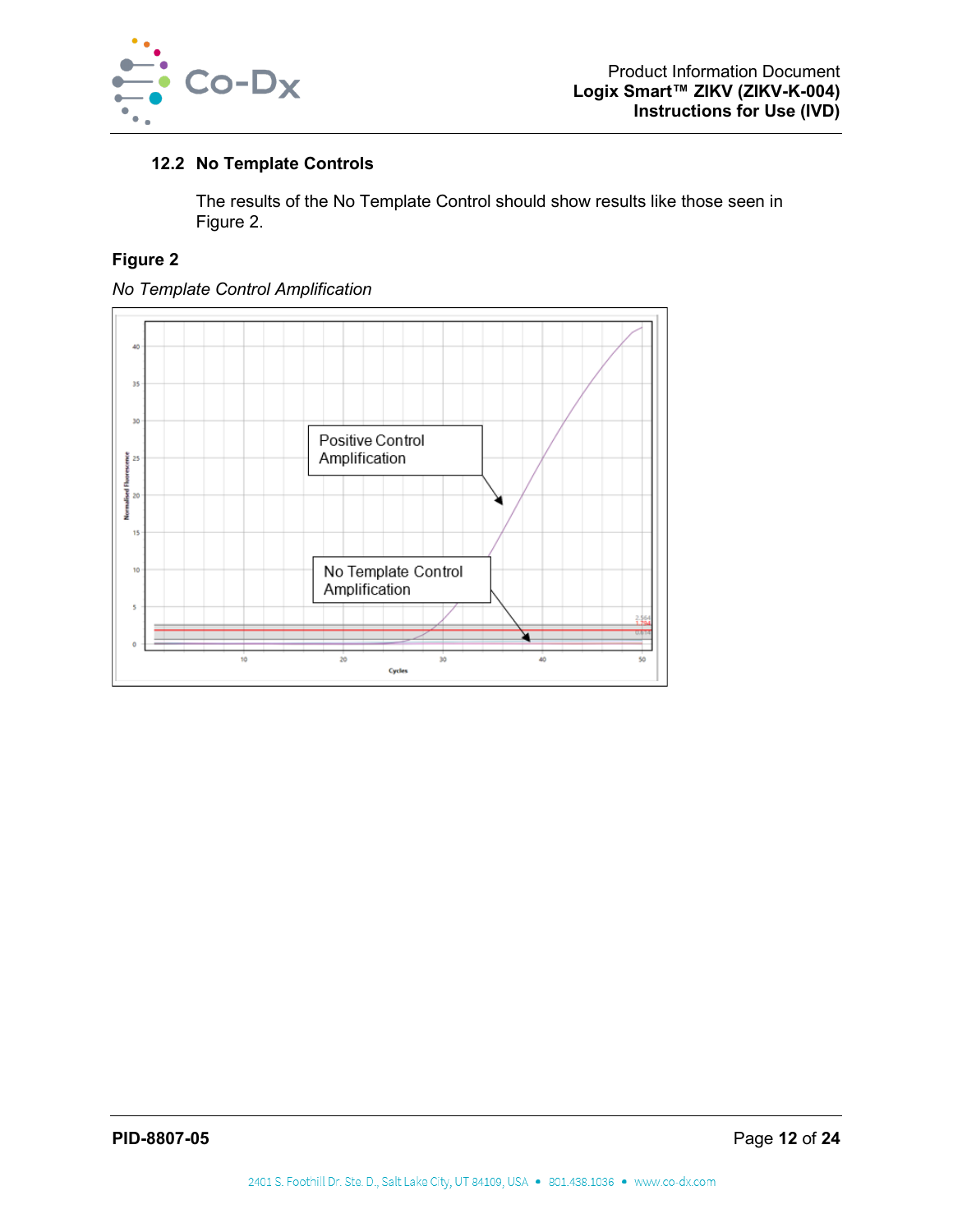

Occasionally, ubiquitous will cause amplification No Template Control in the IPC Channel (CF610) as seen in the [Figure 3.](#page-13-1)

## <span id="page-13-1"></span>**Figure 3**

*Ubiquitous Binding of No Template Control in the IPC CF610 Channel*



If the No Template Control shows any amplification of ZIKV <40 cycles, the results are invalid, and the entire experiment must be repeated. Amplification of ZIKV in a No Template Control indicates contamination in one or more of the reagents or pipetting error. Amplification of ZIKV >40 cycles is outside the detectable range and is considered negative.

#### <span id="page-13-0"></span>**12.3 Interpretation of Results**

Once the controls have passed, the unknown samples can be interpreted based on three possible outcomes (figures may vary based on machine used and quantity of MM and sample):

- $\triangleright$  Positive: [\(Figure 4](#page-14-0) and [Figure 5\)](#page-14-1)
- $\triangleright$  Negative: [\(Figure 7](#page-15-0) and [Figure 8\)](#page-16-0)
	- $\triangleright$  Negative due to inadequate nuclear material: [\(Figure 10](#page-18-0) and [Figure 11\)](#page-18-1)

A **Positive** result will show an amplification curve or cycle threshold value for ZIKV at or below 40 cycles. Amplification curves greater than 40 cycles for ZIKV are outside of the detection limits for the assay. A positive sample will have the following curves in the target's respective channel AND IPC CF610 channel: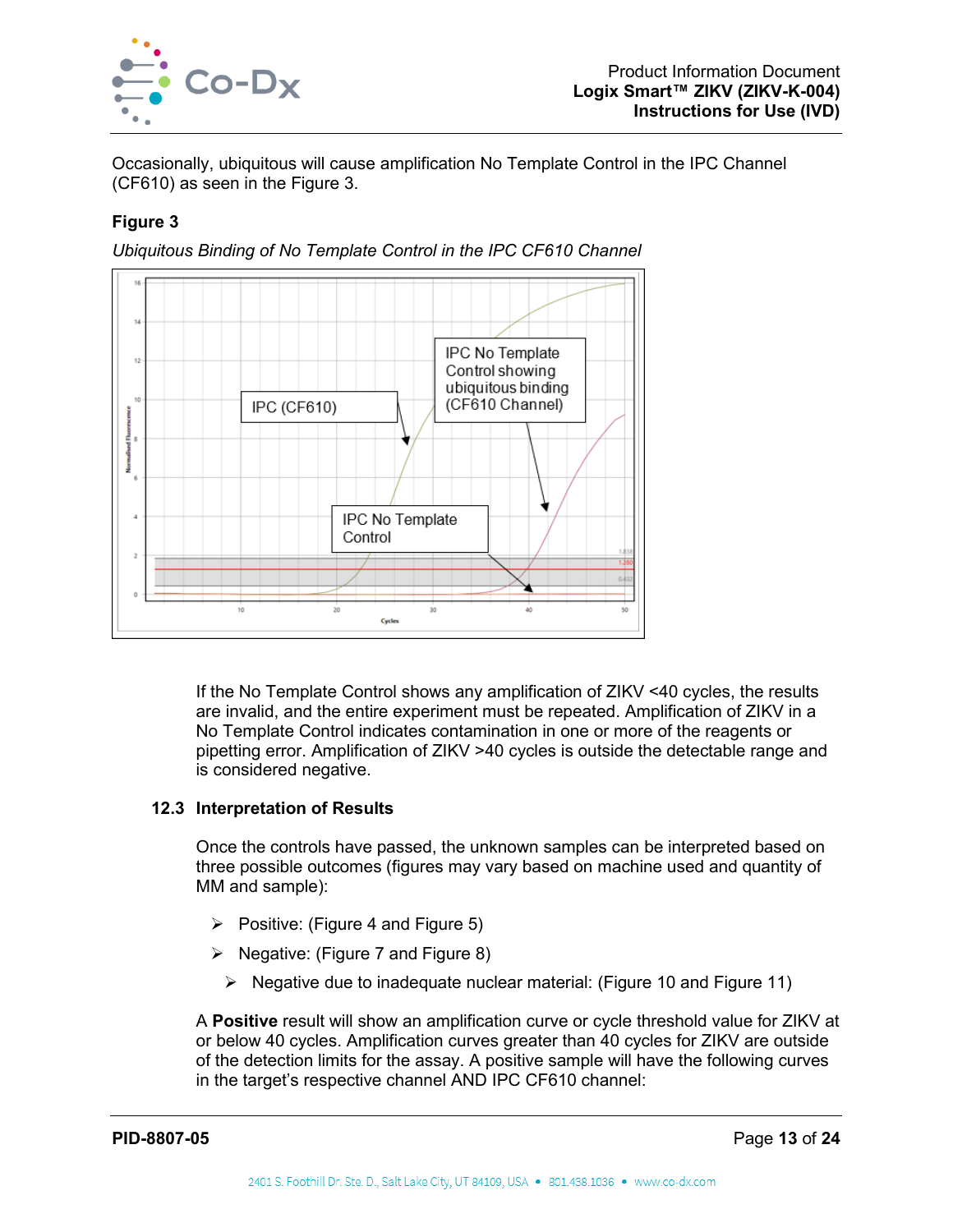

# <span id="page-14-0"></span>**Figure 4**

*ZIKV Positive Sample in FAM*



# <span id="page-14-1"></span>**Figure 5**

*ZIKV Positive Samples in IPC CF610*

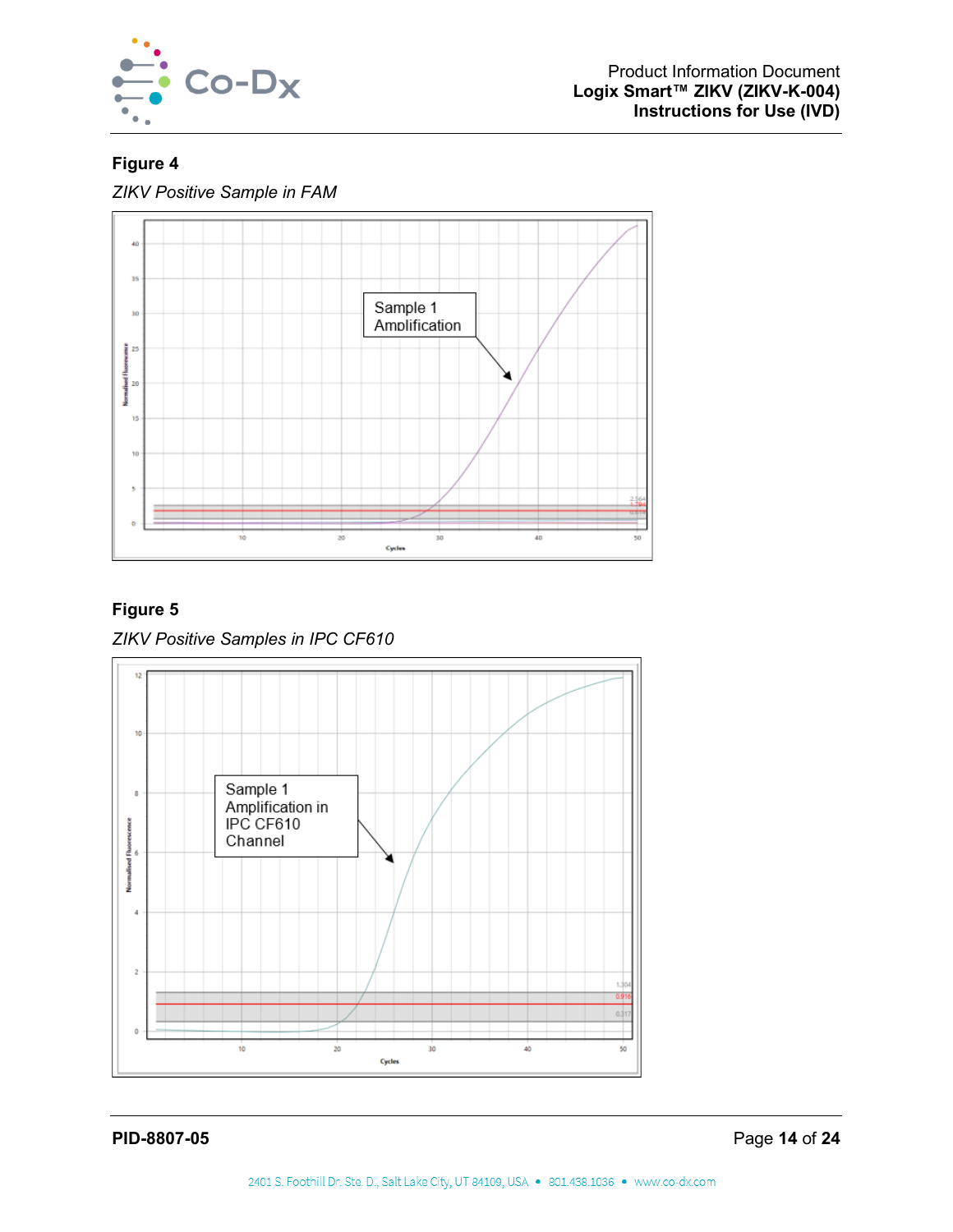

The presence of a curve for positive sample in FAM indicates a positive result. The amplification of the IPC (CF610) shows that the extraction was successful.

## **Figure 6**





# <span id="page-15-0"></span>**Figure 7**



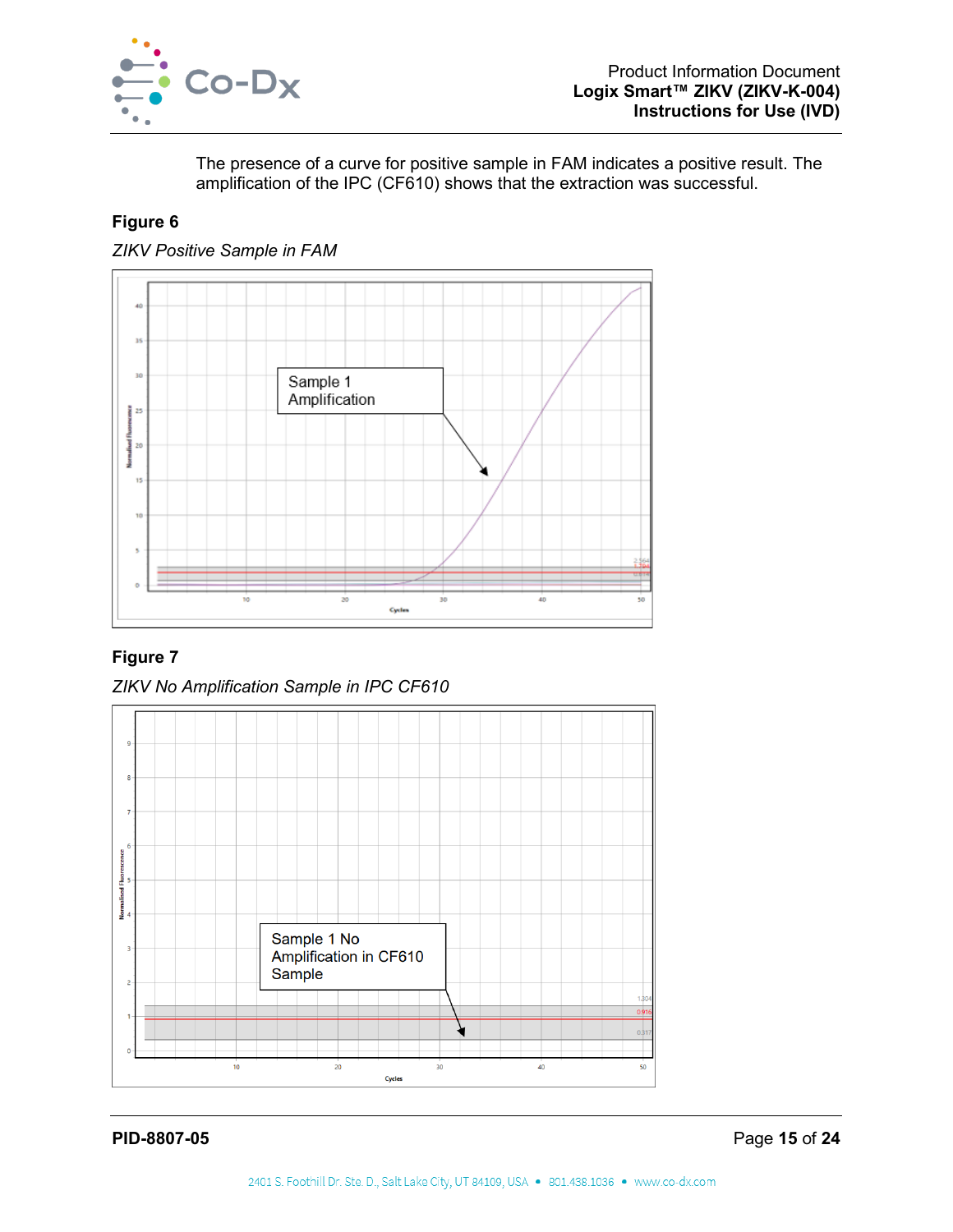

The presence of a curve for ZIKV indicates a positive result even when the RNase P (IPC) marker is negative. This will occur when the concentration of ZIKV is greater than the concentration of RNaseP or when using cell lysates or extremely pure/sterile samples.

A **Negative** result will show no amplification for ZIKV; however, occasionally amplification greater than 40 cycles occurs in ZIKV or RNaseP channels. Any amplification curves greater than 40 cycles for ZIKV are outside of the detection limits for the assay. A negative sample result will have the curve shown in [Figure 8.](#page-16-0)

## <span id="page-16-0"></span>**Figure 8**



#### *ZIKV No Amplification Sample in FAM*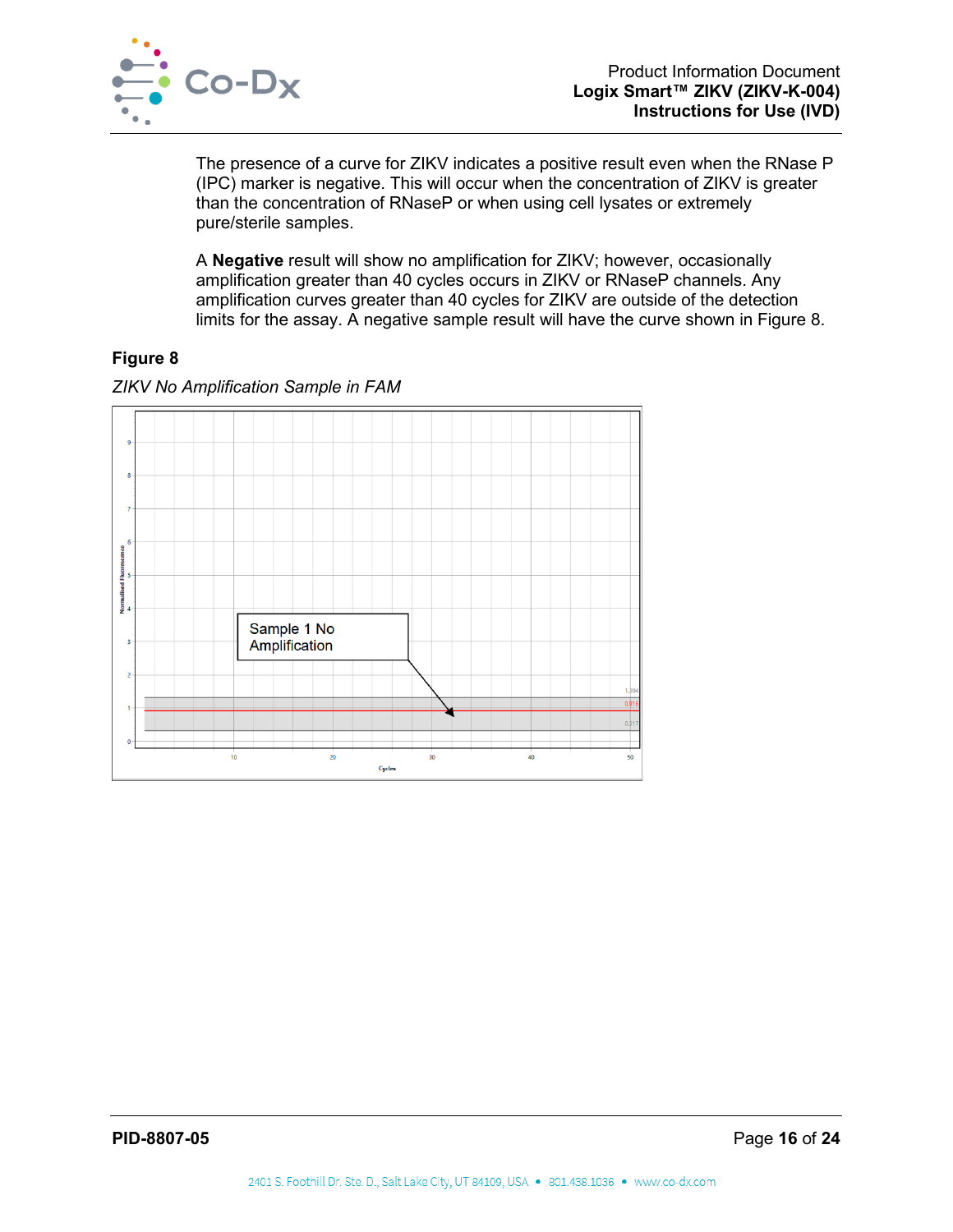

## **Figure 9**

*ZIKV Amplification Sample in IPC CF610*



The absence of a curve for ZIKV indicates a negative result ONLY when the RNaseP (IPC) marker is positive.

A **Negative Due to Inadequate Nuclear Material** result will have the curve found in [Figure 10.](#page-18-0)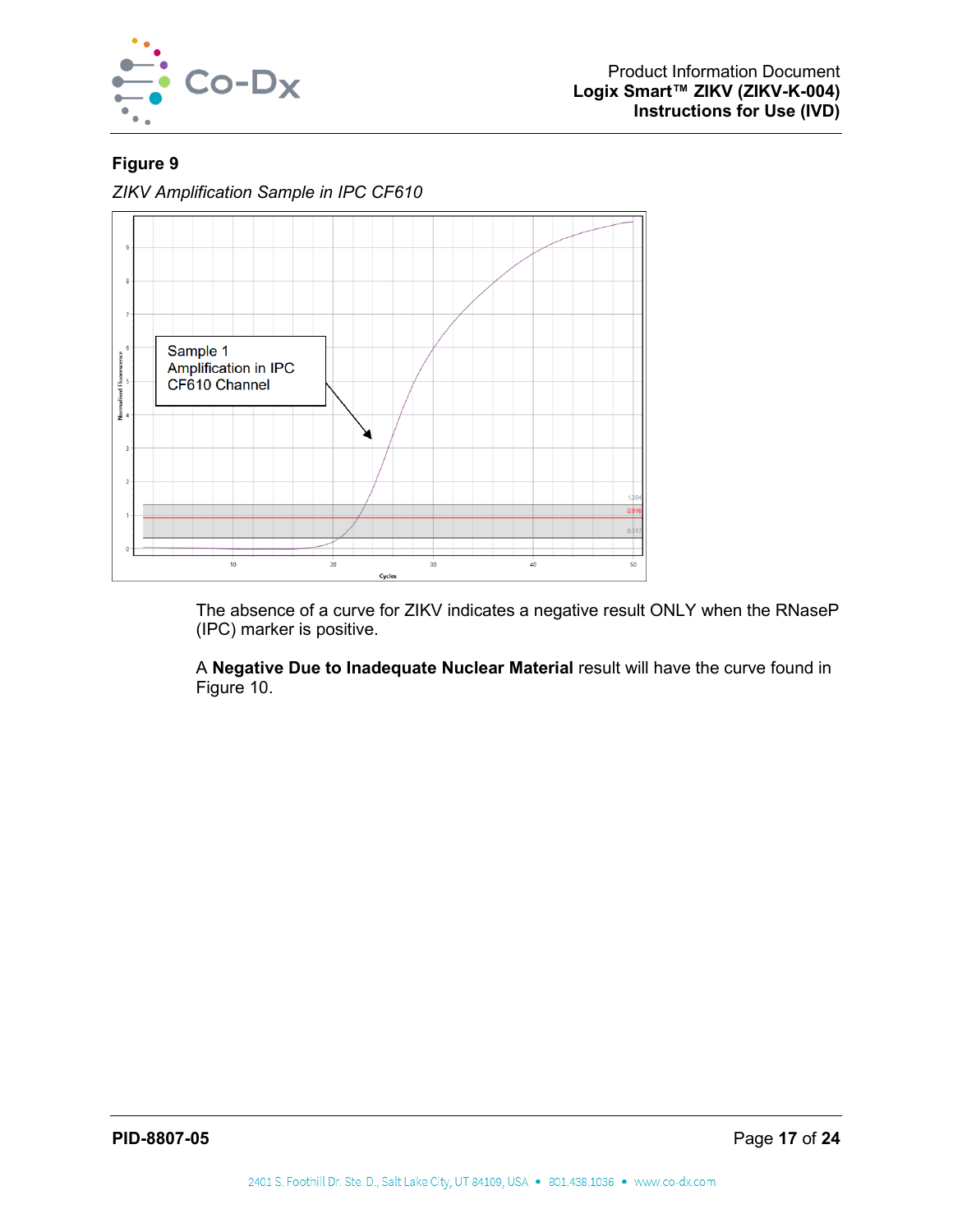

# <span id="page-18-0"></span>**Figure 10**

*Negative Due to Inadequate Nuclear Material (FAM)*



# <span id="page-18-1"></span>**Figure 11**

*Negative Due to Inadequate Nuclear Material (IPC CF610)*

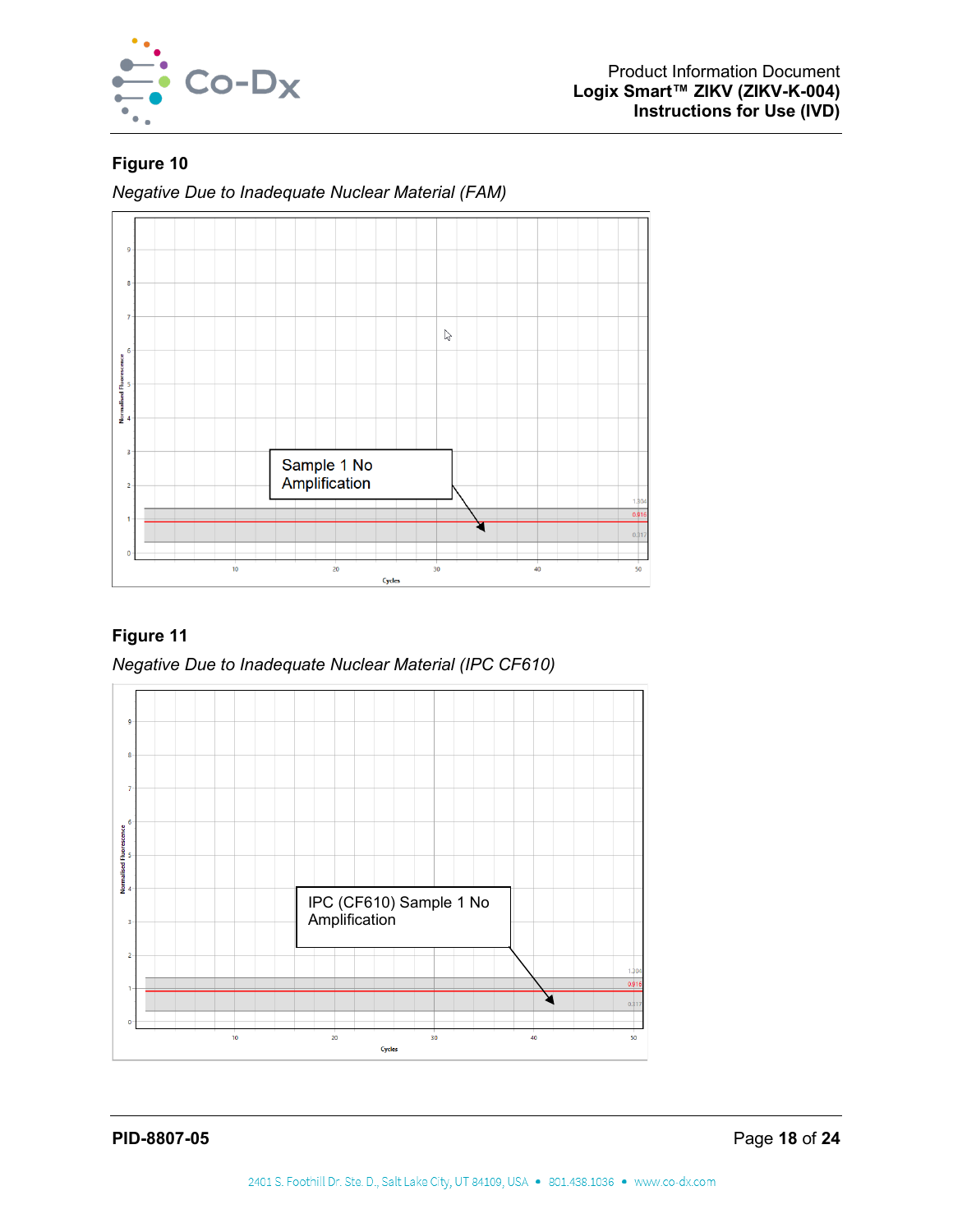

If the RNaseP (IPC) control marker is also negative, the result is negative due to inadequate nuclear material. This can result from human error in sample preparation, sample degradation, or inadequate sampling. The test may be repeated with a new sample or called negative due to inadequate nuclear material.

Samples obtained from culture or sterile/pure sites (e.g., CSF, urine, cell lysates) may not contain the human RNaseP gene. In such case, the two negative markers indicate a true negative result for Zika virus.

The interpretation of results with Ct values can be translated to [Table 4.](#page-19-2)

## <span id="page-19-2"></span>**Table 4**

#### *Interpretation of Results with Ct Values*

|              | <b>Patient Sample</b>        | <b>Positive</b>                                                                                                | <b>Negative</b>                    | <b>Final Result</b> |
|--------------|------------------------------|----------------------------------------------------------------------------------------------------------------|------------------------------------|---------------------|
| <b>Serum</b> | Zero or no<br>Amplification  | <b>Control (IPC)</b><br>Must always                                                                            | <b>Control</b><br>(NTC)            | Negative $(-)$      |
|              | Positive or<br>Amplification | amplify with Ct<br>value between<br>21.0 to 27.0. If<br><b>IPC</b> does not<br>amplify, see<br>troubleshooting | Must always not<br>amplify. If any | Positive $(+)$      |
| Urine        | Zero or no<br>Amplification  |                                                                                                                | amplification<br>with NTC, see     | Negative (-)        |
|              | Positive or<br>Amplification |                                                                                                                | troubleshooting                    | Positive $(+)$      |

Negative result for Zika in Serum or Urine does not exclude the possibility of having the disease but it may happen to be the beginning of the infection where the virus is showing up only in Serum, but possible the viral load is still low and harder to detect. Or it may be late in the infection, after 10 days where the virus does not show up in blood any longer but can be detected in urine. Or it may be late in the infection, after 20 days, and the viral load is reduced because the immune system has been combating Zika efficiently. In this case only a serological exam will be able to detect Zika specific antibodies.

## <span id="page-19-1"></span><span id="page-19-0"></span>**13 TROUBLESHOOTING**

#### **13.1 Stability**

Real-time and accelerated shelf-life, and in-use stability studies are currently under testing. Currently, the expiration date of this product has been established as 12 months.

Always use the most recent version of this document for updates as more stability information will be added when studies are completed.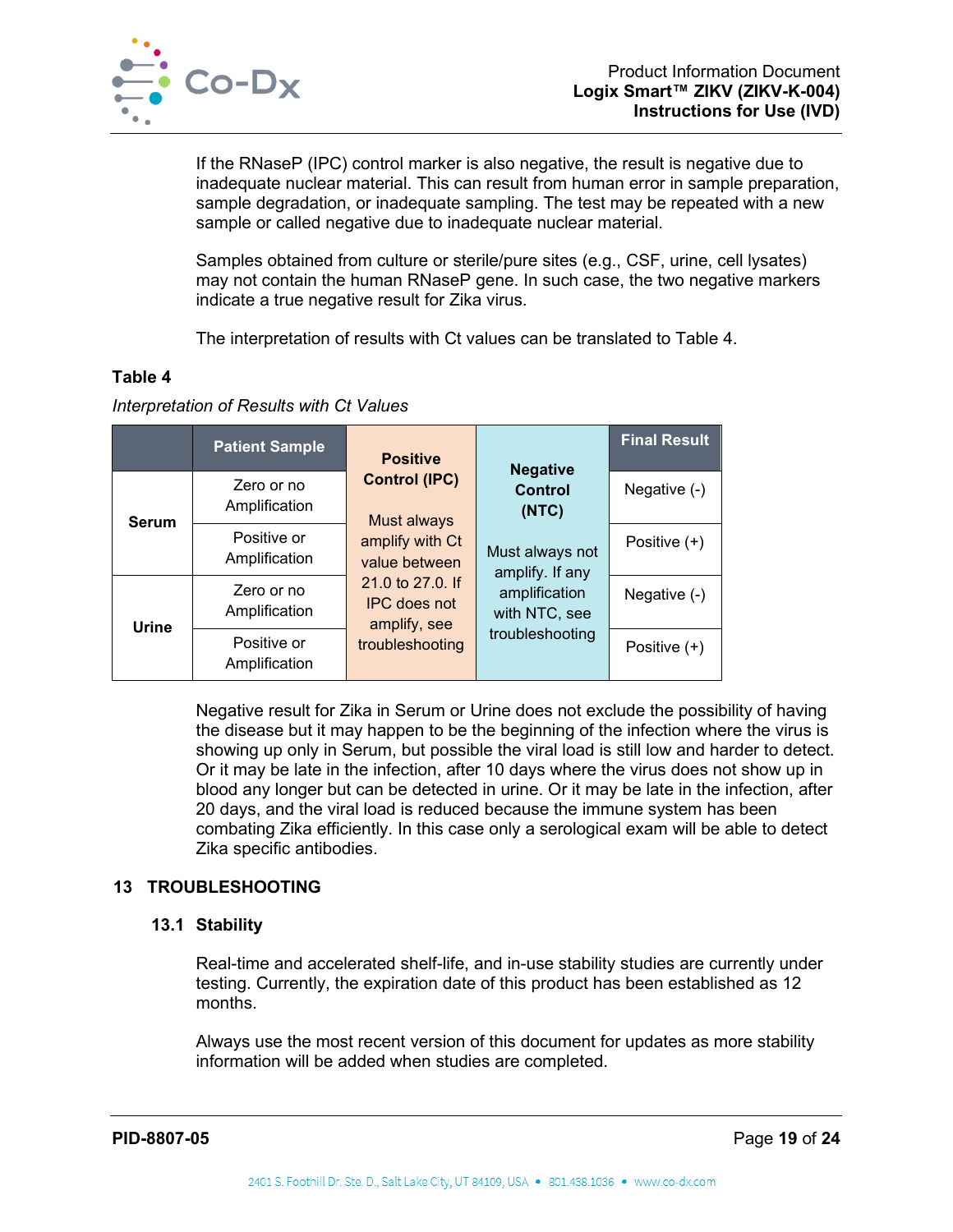

## <span id="page-20-0"></span>**13.2 User Errors**

Polymerase Chain Reaction (PCR) Assay is a technique that uses temperature cycling, and a DNA polymerase to amplify a single or a few copies of a segment of DNA or RNA. Good Laboratory Practices for Molecular Biology Diagnostics (Viana & Wallis, 2011) are necessary for the use of this product. This product is not intended to be used by untrained personnel.

It is essential for the user to have some molecular biology experience and be familiar with proper pipetting technique to prevent errors, such as splashes, crossover contamination, and errors on volume selection. Pipette tips must be replaced after every pipetting. Gloves must be replaced often. Equipment must have calibration up to date for the pipettes and thermocyclers, when applicable.

A 90 minutes online training for Good Laboratory Practices for Molecular Genetics Testing (Centers for Disease Control and Prevention, 2017) is available at the CDC website at the following link [https://www.cdc.gov/labtraining/training-courses/good](https://www.cdc.gov/labtraining/training-courses/good-lab-practices-molecular-genetics-testing.html)[lab-practices-molecular-genetics-testing.html](https://www.cdc.gov/labtraining/training-courses/good-lab-practices-molecular-genetics-testing.html)

#### <span id="page-20-1"></span>**13.3 Invalid Results**

The Positive Control and No Template Control are validated, manufactured and tested along with the Master Mix. The purpose of these controls is to attest about the performance of the Master Mix, as well as validates the user technique used during the experiment. If the user has a poor use of the techniques required to perform a Molecular Biology Assay, it is more likely that it will be shown by the Positive Control not amplifying or the No Template Control showing amplification.

#### <span id="page-20-2"></span>13.3.1 Positive Control not Amplifying

No amplification from the positive control suggests that the PCR is not working. This could be the result of one or multiple factors, such as: pipetting errors, master mix degradation, positive control degradation, or the wrong reagents were used. Without further evidence, it is best to disregard the results from the patient samples and retest. An investigation should be conducted to identify possible causes for error and the test must be reprocessed from extraction or not, depending on the investigation results and risks identified in the process.

#### <span id="page-20-3"></span>13.3.2 No Template Control Showing Amplification

It means that for some reason (e.g., contamination from pipetting, splashes on the PCR plate, user contamination) an error caused the No Template Control (Nuclease Free Water) to be contaminated with the positive control or with the sample, because it is more likely that the same error could have happened to the sample the results cannot be trusted, and the test must be invalidated. An investigation should be conducted to identify possible causes for error and the test must be reprocessed from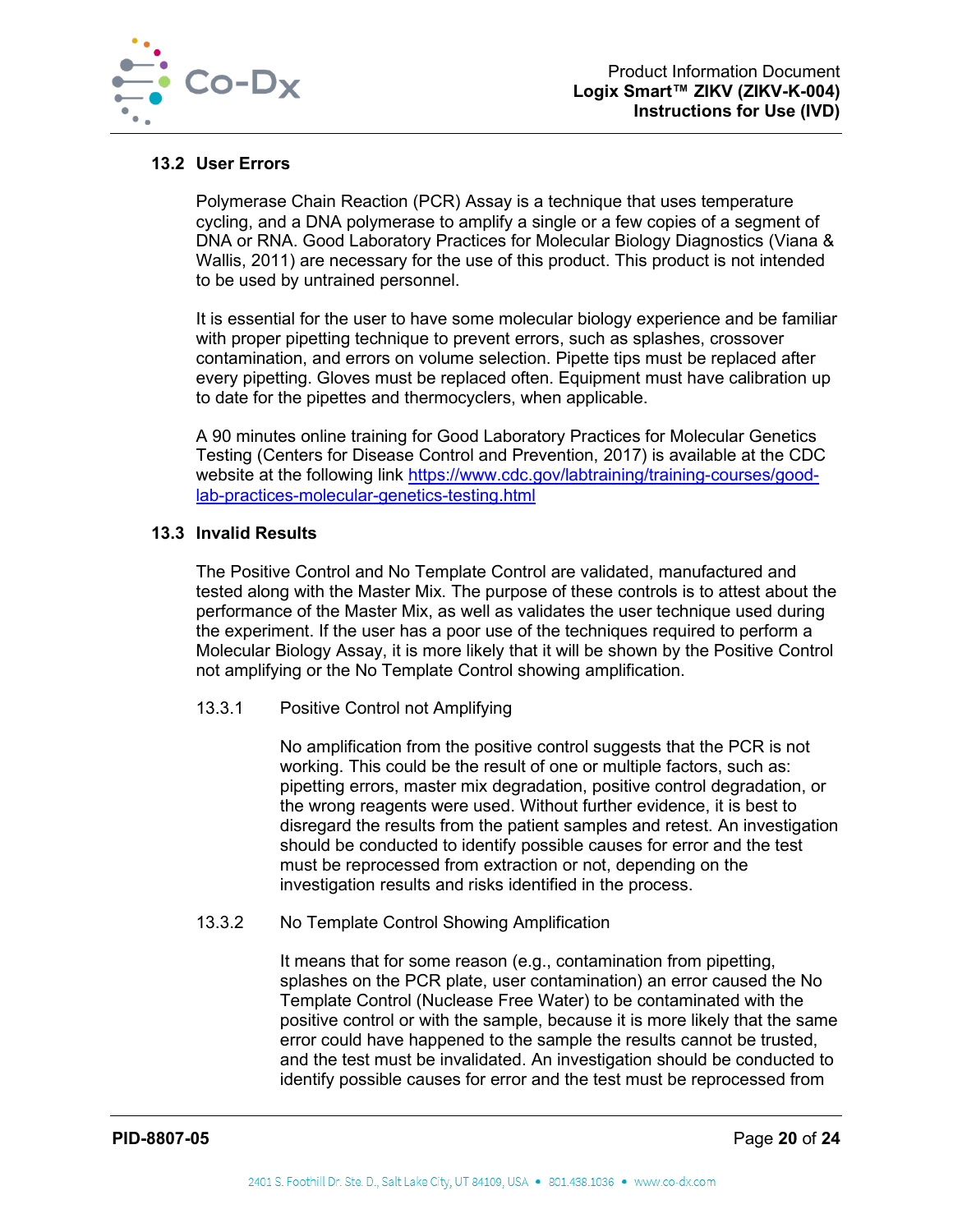

extraction or not, depending on the investigation results and risks identified in the process.

#### <span id="page-21-0"></span>**14 PERFORMANCE EVALUATION**

Diagnostic Evaluation is based on only contrived samples with serum, plasma and urine used for matrix spiked with reference material from Zika Virus different strains. See [Table 5.](#page-21-1)

#### <span id="page-21-1"></span>**Table 5**

*Diagnostics Accuracy Statistics from Contrived Samples*

| <b>Statistic</b>                    | <b>Value</b> | 95% Confidence<br><b>Interval</b> |
|-------------------------------------|--------------|-----------------------------------|
| <b>Sensitivity</b>                  | 98.84%       | 98.89% to 99.86%                  |
| <b>Specificity</b>                  | 100.0%       | 97.83% to 100.0%                  |
| <b>Positive Likelihood</b><br>Ratio |              |                                   |
| <b>Negative Likelihood</b><br>Ratio | 0.01         | $0.00 \text{ to } 0.05$           |
| <b>Positive Predictive</b><br>Value | 100%         |                                   |
| <b>Negative Predictive</b><br>Value | 98.82%       | 95.49% to 99.70%                  |
| <b>Accuracy</b>                     | 99.41%       | 97.90% to 99.93%                  |

\*Data obtained from a pool of 341 analytical contrived samples

Analytical Evaluation found overall precision on 97.83% with less than 5% coefficient of variance in all analysis. Analytical Sensitivity was performed to determine the Limit of Detection which is the concentration with detection rate equal or better than 95%. See [Table 6.](#page-22-1)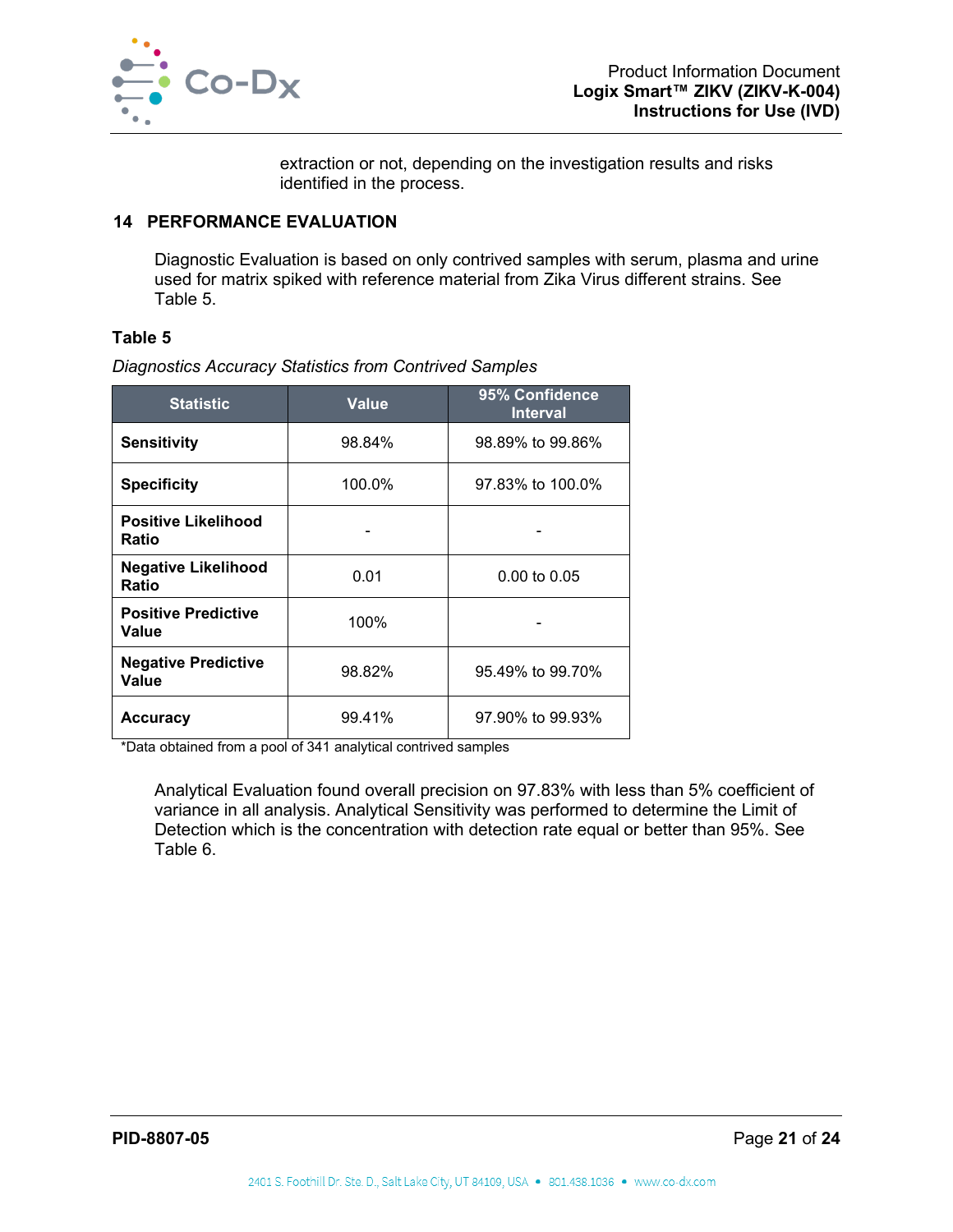

## <span id="page-22-1"></span>**Table 6**

*Analytical Sensitivity (LoD) for Logix Smart™ ZIKV test kit (ZIKV-K-004)\**

| <b>Specimen</b> | <b>Strain</b>                    | <b>Limit of Detection</b> |
|-----------------|----------------------------------|---------------------------|
| Serum           | Zika                             | 35 copies/µL              |
| Urine           | Zika African Lineage (MR766)     | 30 copies/µL              |
|                 | Zika Asian Lineage<br>(PRVABC59) | 130 copies/µL             |

\*Data obtained from a pool of 341 analytical contrived samples

Analytical specificity was performed with wet-test and in silico analysis with microorganism of interest that could cross-reactive or interfere with the kit performance. Specificity also tested the performance of **Logix Smart™ Zika Virus** test with common interfering substances.

**Logix Smart™ Zika Virus** test showed 100% specificity not cross-reacting with other microorganisms, nor having performance altered by these microorganisms or interfering substances. The only substance acting as interference was Heparin, which is a wellknown PCR inhibitor.

Wet test has been performed with the following: West-Nile, Dengue (Type 1, 2, 3 and 4), Chikungunya, Influenza A H1, Influenza A H1N1, Influenza A H5, Influenza B, St. Louis Encephalitis, Measles, Epstein-Barr Virus, Borrelia Burgdorferi, Varicella Zoster Virus, Eastern Equine Encephalitis, Tick-Borne Encephalitis (TBEV).

In silico analysis has been performed with the following: Lassa Virus (LASV), Leptospira, Rickettsiales, Spondweni Virus (SPOV).

## <span id="page-22-0"></span>**15 BIBLIOGRAPHY**

- Araújo, T. V., Ximenes, R. A., Miranda-Filho, D. d., Souza, W. V., Montarroyos, U. R., Melo, A. P., . . . Rodrigues, L. C. (2018, March 1). Association between microcephaly, Zika virus infection, and. *The Lancet Infectious Diseases*, 328–336. doi:https://doi.org/10.1016/S1473-3099(17)30727-2
- Gourinat, A.-C., O'Connor, O., Calvez, E., Goarant, C., & Dupont-Rouzeyrol, M. (2015). Detection of Zika Virus in Urine. *Emerging Infectious Disease Journal, 21*(1), 84-86. doi:dx.doi.org/10.3201/eid2101.140894.
- Relich, R. F., & Loeffelholz, M. (2017). Zika Virus. *Clinics in Laboratory Medicine, 37*(2), 253-267. doi:10.1016/j.cll.2017.01.002
- World Health Organization. (2016, March 23). *Laboratory testing for Zika virus infection.* Retrieved September 15, 2018, from World Health Organization: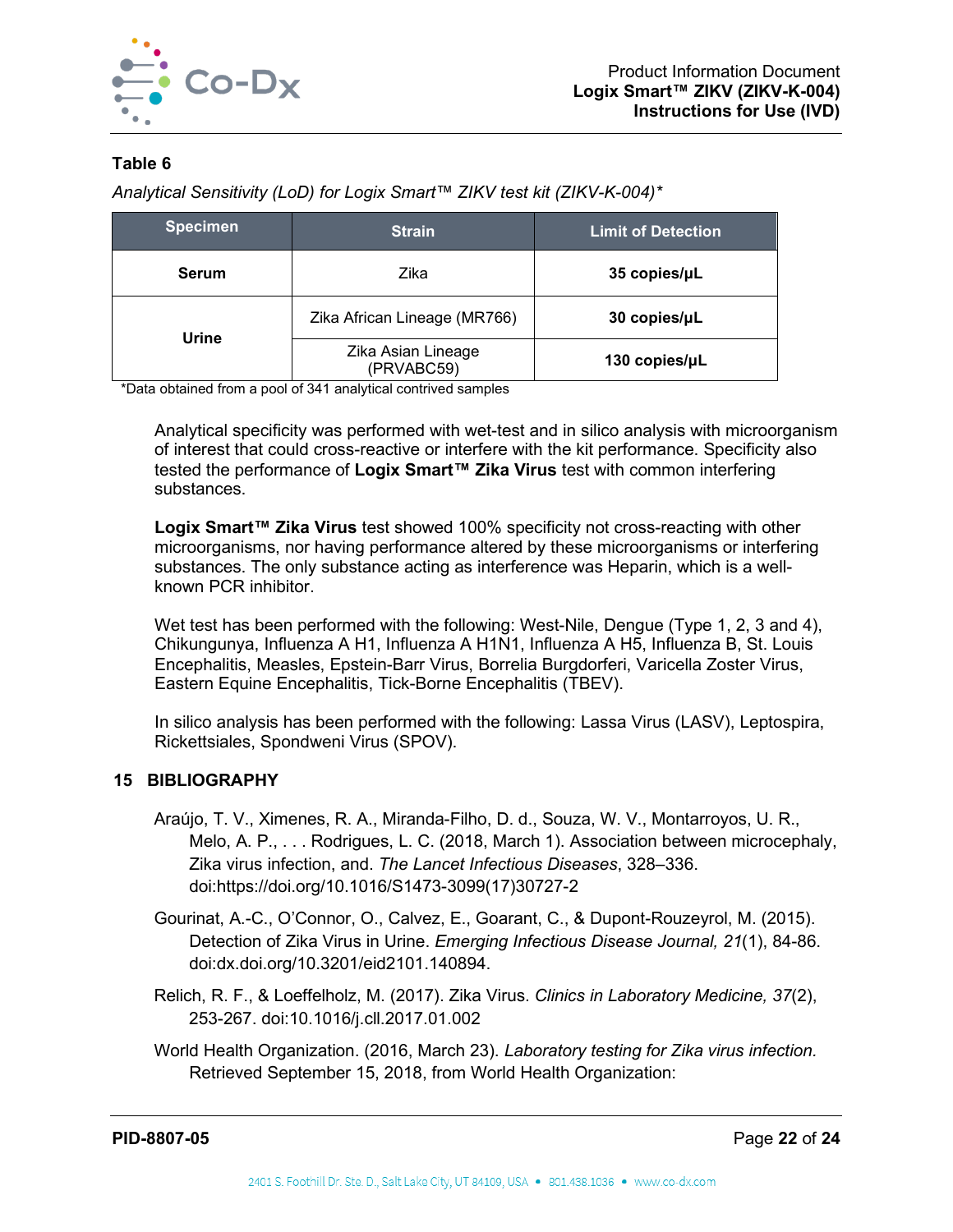

http://apps.who.int/iris/bitstream/handle/10665/204671/WHO\_ZIKV\_LAB\_16.1\_eng.p df?sequence=1

World Health Organization. (2016). Zika Strategic Reponse Plan.

World Health Organization. (2018). *2018 Annual review of disease prioritized under the Research and Development Blueprint.* Retrieved September 15, 2018, from http://www.who.int/emergencies/diseases/2018prioritization-report.pdf?ua=1